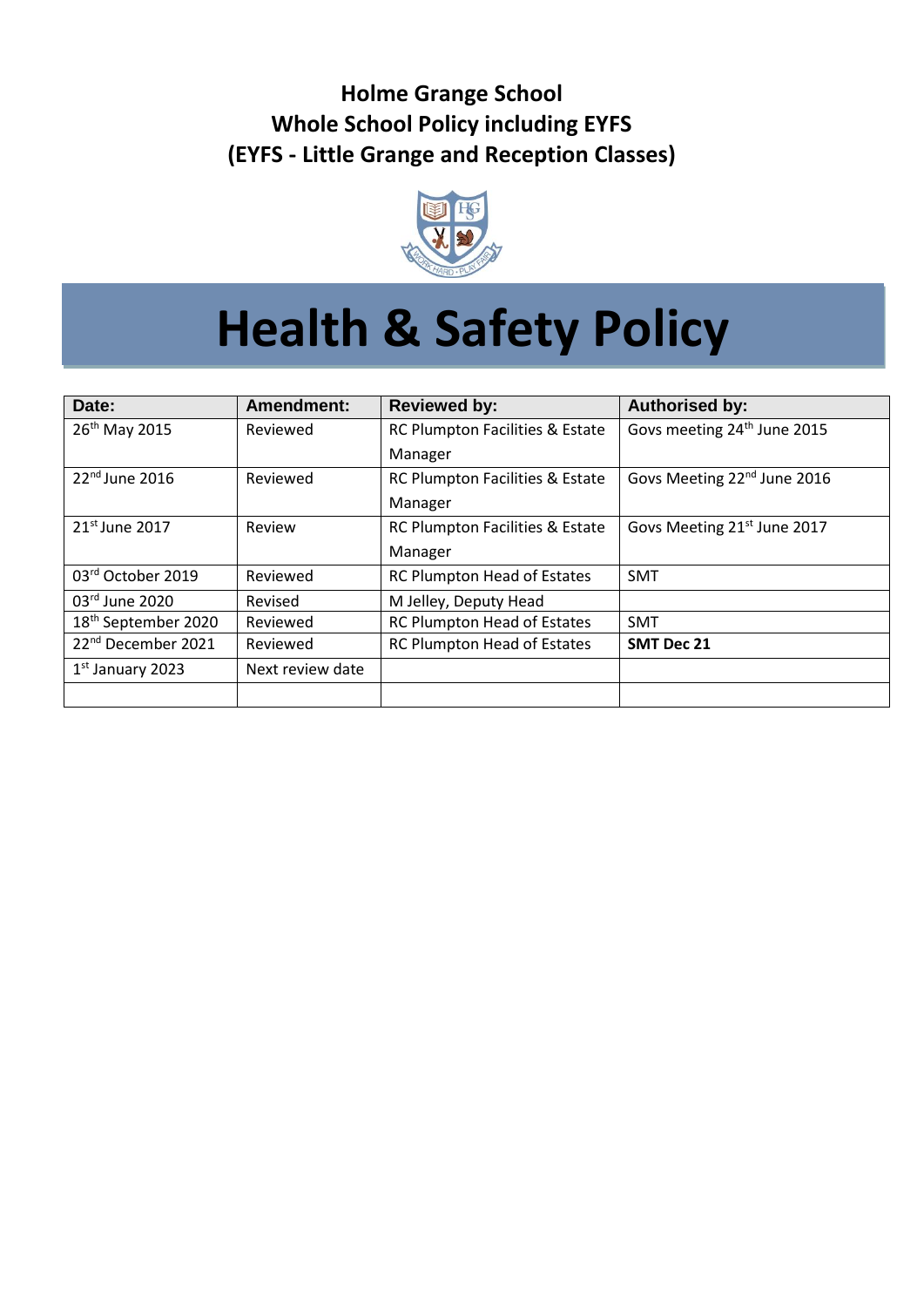| Role                  | <b>Name</b>            | <b>Contact Details</b>       | <b>Training</b>                                             | <b>Training</b><br>Date |
|-----------------------|------------------------|------------------------------|-------------------------------------------------------------|-------------------------|
|                       |                        |                              |                                                             | <b>Undertaken</b>       |
| Health<br>&           | Mr Charles Plumpton    | (c.plumpton@holmegrange.org) | <b>British Safety Council Safety Management Certificate</b> | <b>July 2000</b>        |
| Safety Officer        |                        |                              | Chartered Institute of Environmental Health Level 3         |                         |
|                       |                        |                              | Award in Fire Safety Risk Assessment and Control            | August 2011             |
|                       |                        |                              | <b>PAT Testing</b>                                          | <b>June 2012</b>        |
|                       |                        |                              | <b>IOSH Managing Safety</b>                                 | November 2014           |
|                       |                        |                              | <b>Emergency First Aid for Sport</b>                        | January 2015            |
|                       |                        |                              | <b>Fire Safety Training</b>                                 | January 2015            |
|                       |                        |                              | Swimming Pool Operator (ISPE) Course                        | May 2015                |
|                       |                        |                              | Responsible Person Legionella                               | Sep 2019                |
| Maintenance           | Mr Jorge Pereira       | j.pereira@holmegrange.org    | Swimming Pool Operator (ISPE) Course                        | April 2019              |
|                       |                        |                              | <b>Mandle Handing Course</b>                                | May 2019                |
|                       |                        |                              | Legionella Operators Course                                 | August 2019             |
| Grounds               | Mr Dean Eley           | d.eley@holmegrange.org       | <b>Fire Safety Training</b>                                 | January 2015            |
|                       |                        |                              | C&G NPTC Level 2 Award in Chainsaw Maintenance              | February 2016           |
|                       |                        |                              | and cross-cutting                                           |                         |
|                       |                        |                              | C&G Level 2 Award in Safe Application of Pesticides         | <b>March 2016</b>       |
|                       |                        |                              | Using Pedestrian Hand Held Equipment Refresher              |                         |
|                       |                        |                              | training                                                    |                         |
|                       |                        |                              | <b>Mandle Handing Course</b>                                | January 2018            |
|                       |                        |                              | Swimming Pool Operator (ISPE) Course                        | April 2019              |
| Science<br>Technician | Mrs Angela<br>McMullen | a.mcmullen@holmegrange.org   |                                                             |                         |
| <b>EYFS</b>           | Mrs Sharon Short       | s.short@holmegrange.org      | <b>Fire Safety Training</b>                                 | January 2015            |
| All Staff             |                        | Holme Grange School          | <b>Health &amp; Safety Training</b>                         | September 2021          |
|                       |                        |                              | <b>Fire Safety Awareness Training</b>                       | January 2021            |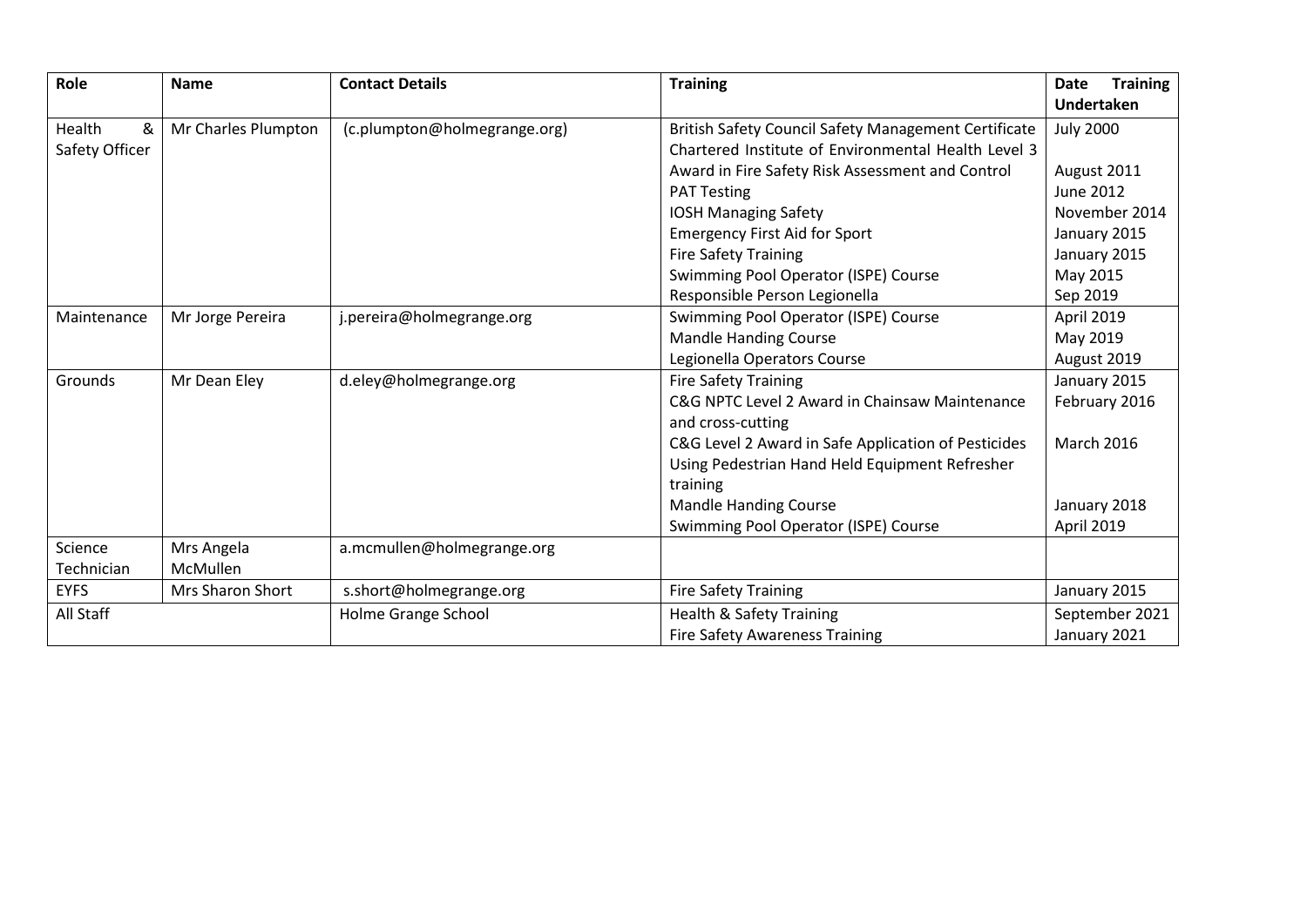## **Contents**

|                            | <b>Statement of General Policy</b>       |  |  |
|----------------------------|------------------------------------------|--|--|
| <b>Statement of Intent</b> |                                          |  |  |
|                            | Responsibilities of all Employees        |  |  |
|                            | Responsibilities of all Other Persons    |  |  |
| 1                          | Organisation                             |  |  |
|                            | <b>Responsible Persons</b>               |  |  |
| 1.1                        | <b>Health and Safety Committee</b>       |  |  |
| 1.2                        | Inspection / Audit Schedule              |  |  |
| 1.3                        | Terms of Reference for the Health        |  |  |
|                            | and Safety Committee                     |  |  |
|                            | <b>Duties and Roles of:</b>              |  |  |
| 1.4                        | Headteacher                              |  |  |
| 1.5                        | <b>Head of Estates</b>                   |  |  |
| 1.6                        | <b>Health and Safety Adviser</b>         |  |  |
| 1.7                        | <b>Health and Safety Representatives</b> |  |  |
| 1.8                        | <b>Heads of Department</b>               |  |  |
| 1.9                        | Matron                                   |  |  |
| 1.10                       | <b>Teaching Staff</b>                    |  |  |
| 1.11                       | <b>Other Staff</b>                       |  |  |
| 1.12                       | All Other Persons on the School          |  |  |
|                            | Property                                 |  |  |
| 2                          | <b>Areas of Responsibilities</b>         |  |  |
|                            | Schedule of reviews and Record           |  |  |
|                            | Keeping                                  |  |  |
| 3                          | <b>Methods and Procedures</b>            |  |  |
| 3.1                        | General                                  |  |  |
| 3.1.1                      | <b>Premises Safety</b>                   |  |  |
| 3.1.2                      | <b>Working Environment</b>               |  |  |
| 3.1.3                      | Information, Instruction, Training       |  |  |
|                            | and Supervision                          |  |  |
| 3.1.4                      | <b>Risk Assessments</b>                  |  |  |
|                            | 3.1.5 Accident Records and Notification  |  |  |
| 3.1.6                      | <b>Fire Safety</b>                       |  |  |
| 3.1.6.1                    | <b>Fire Evacuation Procedures</b>        |  |  |
|                            | 3.1.7 Accident and Reporting             |  |  |
| 3.1.8 First Aid            |                                          |  |  |
| 3.1.8.1                    | <b>Accidents Involving Blood</b>         |  |  |
| 3.1.8.2                    | <b>Infectious Diseases</b>               |  |  |
| 3.1.9                      | <b>Administering Medicines to Pupils</b> |  |  |
| 3.1.10                     | <b>Emergency Procedures</b>              |  |  |
| 4                          | <b>Centralised Systems of Work</b>       |  |  |

| 4.1  | Legionella Prevention                        |
|------|----------------------------------------------|
| 4.2  | Working at Height                            |
| 4.3  | Asbestos                                     |
| 4.4  | <b>Electricity &amp; Gas</b>                 |
| 4.5  | Pressure Vessels and associated              |
|      | Equipment                                    |
| 4.6  | Display Screen Equipment                     |
| 4.7  | <b>Stress Management</b>                     |
| 4.8  | New and Expectant Mothers                    |
| 4.9  | <b>Educational Visits and Activities out</b> |
|      | of school                                    |
| 4.10 | Work related violence and<br>Lone            |
|      | Working                                      |
| 4.11 | Vehicles (Including minibuses)               |
| 4.12 | <b>External Bookings (Lettings/Visitors)</b> |
| 4.13 | Contractors                                  |
| 4.14 | <b>Construction "Projects"</b>               |
| 5    | <b>Departmental Arrangements</b>             |
| 5.1  | Curriculum - Safe Systems                    |
| 5.2  | Play Area Safety                             |
| 5.3  | Sport                                        |
| 5.4  | Sports Injuries                              |
| 5.5  | Manual Handling and Lifting                  |
| 5.6  | Work<br>Equipment /Woodworking               |
|      | Machinery                                    |
| 5.7  | Personal Protective Equipment (PPE)          |
| 5.8  | Control of Hazardous Substances              |
|      | (COSHH)                                      |
| 5.9  | <b>Environmental Control</b>                 |
| 5.9  | <b>Noise Control</b>                         |
| 5.11 | Vibration                                    |
| 5.12 | <b>Waste Disposal</b>                        |
| 6    | <b>Provision for External Advisers</b>       |
| 6.1  | Science                                      |
| 6.2  | Physical Education and Sport                 |
| 6.3  | <b>Outdoor Pursuits</b>                      |
| 6.4  | Maintenance Department                       |
| 6.5  | <b>Grounds Department</b>                    |
| 6.6  | <b>Swimming Pool</b>                         |
| 7    | <b>Consultation with Employees</b>           |

**8 Monitoring Policy**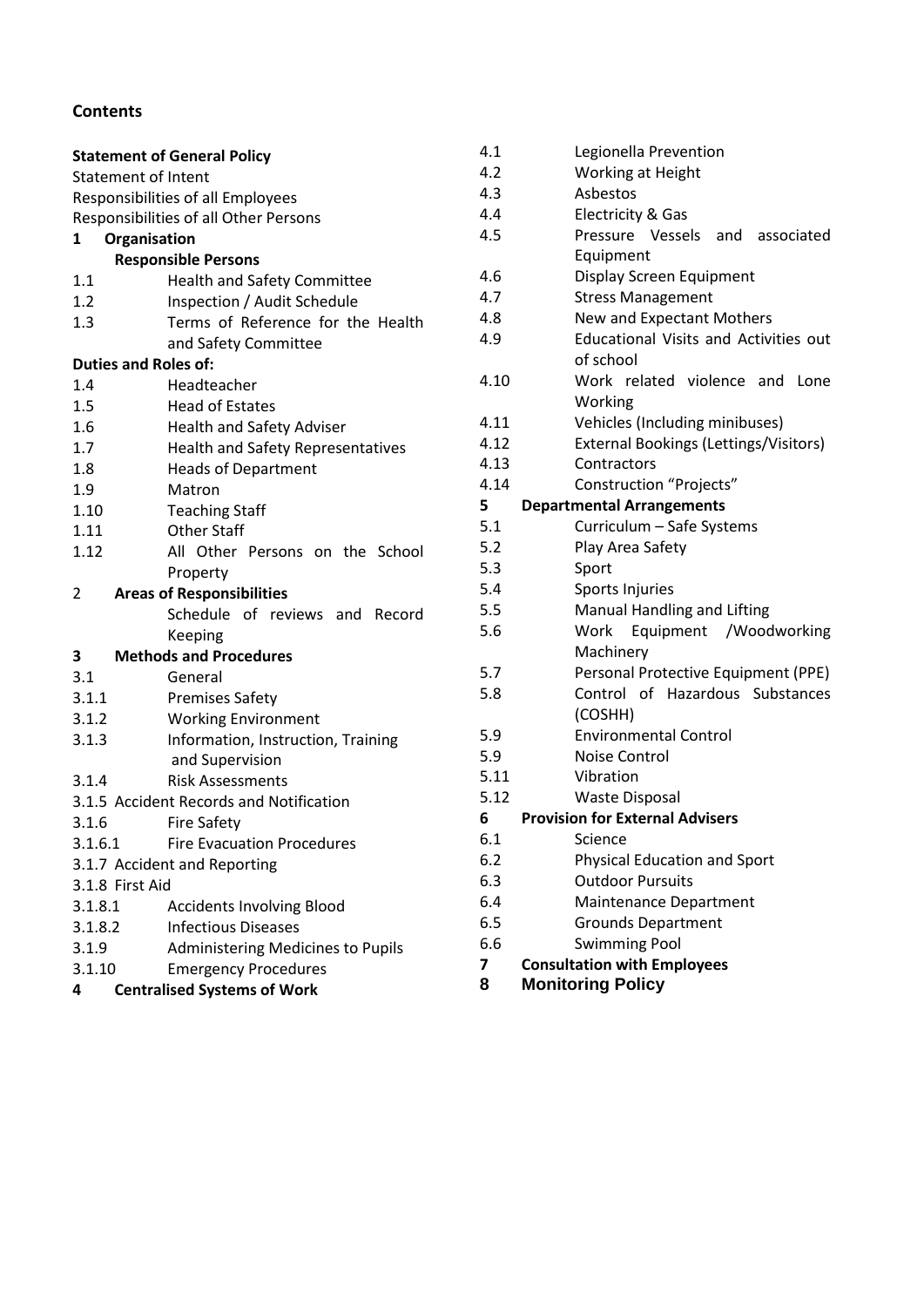#### **HEALTH and SAFETY POLICY STATEMENT**

- The Governors and Headteacher are fully aware of their responsibilities under The Health and Safety at Work Act l974 and other Health and Safety legislation relevant to the School's operation. In order to meet these responsibilities, they regard Health and Safety of paramount importance and give it the highest priority.
- The objective of the Health and Safety Policy is to minimise risks to Health and Safety of the Staff and others affected by the School's activities, by identifying and then controlling hazards.
- The Headteacher, assisted by the Health and Safety Officer, will provide a positive lead in organizing Health and Safety activities, using the best available knowledge and methods and whatever resources are necessary to achieve the required standards.
- Accident prevention is essential for the smooth and efficient running of the School requiring full cooperation between all concerned.
- Staff are under a legal obligation to co-operate fully in Health and Safety matters by ensuring that all areas are safe for themselves and others. They are also required to act in a safe way themselves, use protective equipment provided, follow the Health and Safety Rules, Regulations and Requirements and report any hazardous conditions to their Head of Department, Head of Estates or Headteacher.

Signed: Signed: Mrs

**Chairman of Governors Headteacher Headteacher Headteacher Headteacher** 

C L ROBINSON

Dated: 21<sup>st</sup> December 2021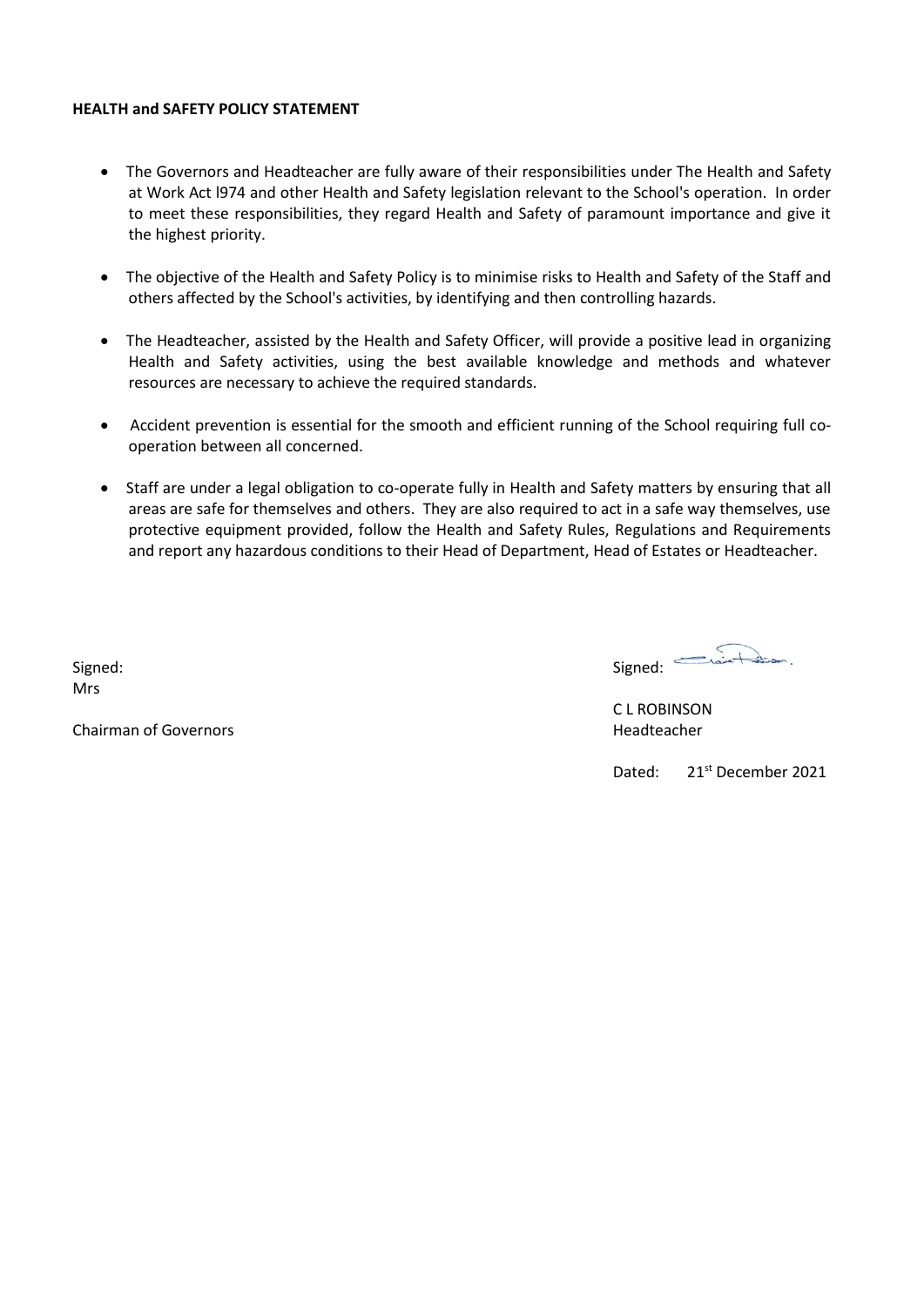## **Responsibilities for all Employees**

No safety policy can be successful unless it actively involves everyone. All employees are reminded they have a duty to co-operate with the senior management of the school in meeting the requirements of the Health and Safety at Work etc Act 1974. To this end:

- Employees should be aware of, respect and adhere to the rules and procedures contained in the Health and Safety Policy and other departmental and school policy documents. Employees should observe all safety rules and regulations both statutory and school and conform to any safe system of work that may be developed.
- Employees must report all accidents, incidents, near misses and damage to the Safety Officer. They should also report immediately any situation that could jeopardise the wellbeing of him or herself or any other person.
- Employees should take care to ensure that all protective guards and other safety devices are properly fitted and in good working order and shall immediately report any deficiencies to the supervisor or the Head of Estates.
- Employees must wear and use all personal protective equipment and safety devices that are provided by the management for their protection and co-operate fully with the management when the latter are pursuing their responsibilities under the above Act.

## **Responsibilities of all Other Persons**

While the Governors of Holme Grange School will do all that is within its powers to ensure the health and safety of all visitors, contractors and members of the general public, it is recognised that health and safety is the responsibility of each and every individual associated with Holme Grange School. With this in mind visitors and contractors are requested to adhere to all health and safety instructions and notices.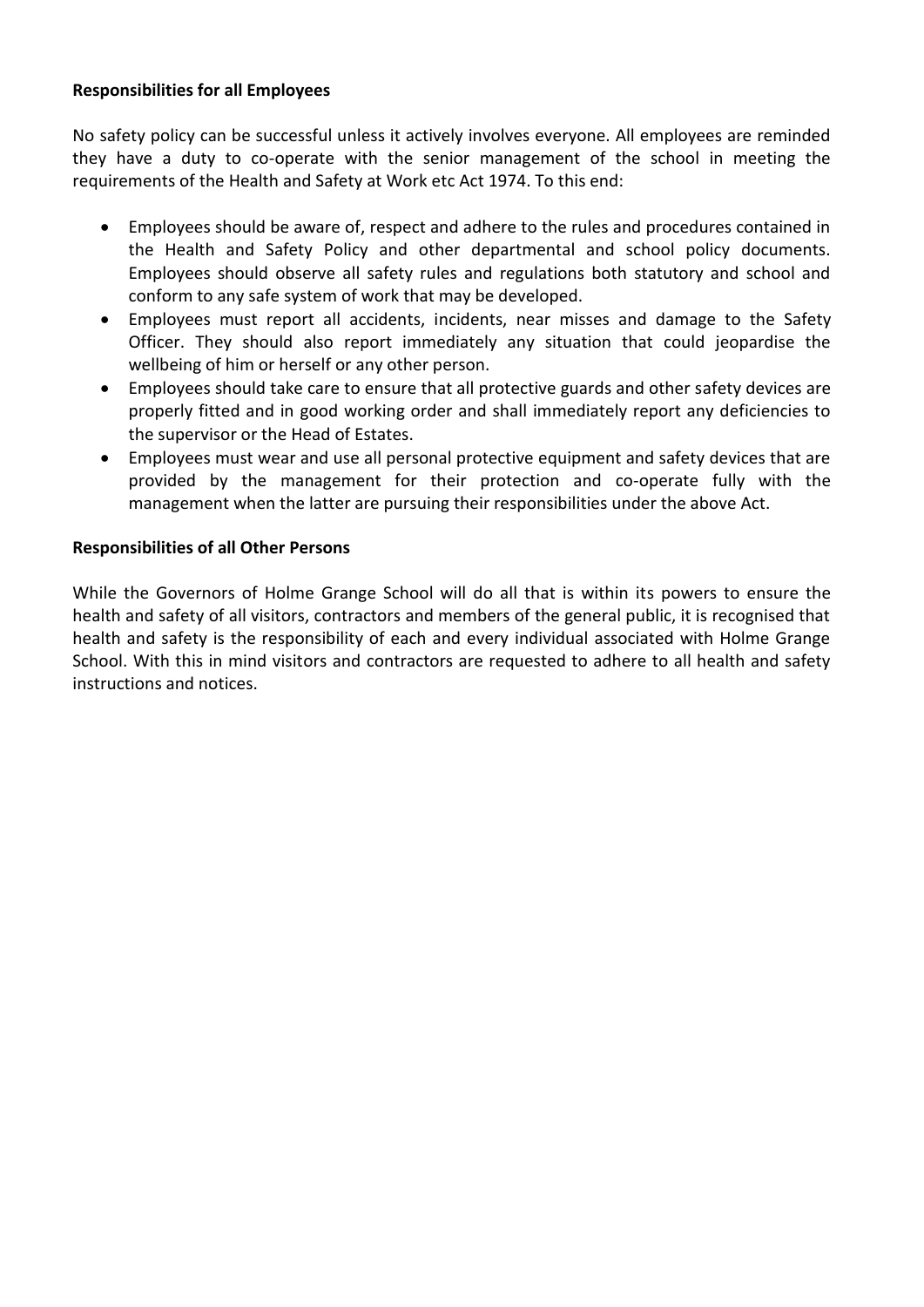## **1.ORGANISATION**

**Responsible Persons**

## **1.1. Health and Safety Committee**

The Health and Safety Committee will consist of:

| Headteacher                                                  |                        | Mrs Claire Robinson      |
|--------------------------------------------------------------|------------------------|--------------------------|
| The Head of Operations & Estates                             | Chair                  | Mr Charlie Plumpton      |
| <b>Teacher Representative</b>                                | <b>Head of Science</b> | Mrs Ide Berrios          |
|                                                              | Head of DT             | Mrs Leanne Hughes        |
| <b>PE Staff Representative</b>                               | Director of Sport      | Mr Charlie Gingell       |
| <b>Non-Teaching Representative</b>                           | Matron                 | <b>Mrs Alison Spence</b> |
|                                                              | Science Technician     | Mrs Angela McMullen      |
| <b>Grounds and Maintenance Representative</b>                |                        | Mr Dean Eley             |
| The Health and Safety Governor                               |                        | Mr                       |
| The Health and Safety Adviser (when appointed by the school) |                        |                          |

Any Governor is welcome to attend any Health and Safety Committee ex officio. The Committee will meet termly, at a convenient date to inform higher level committees of its deliberations. Health and Safety will also be a standing item on the agenda of Staff Management and Board of Governors' meetings.

## **1.2 Inspection / Audit Schedule**

Audits will take place on a termly basis by the Governor responsible for Health and Safety including a meeting of the Health and Safety Committee.

Sports, Art and DT and Science Department Heads will also conduct an annual audit of their curricular areas from which an action plan can be initiated and monitored.

Written reports, with a summary and recommended priority action list, will be submitted after audits and made available to all members of staff as they affect their health, safety, and welfare as required under the Health and Safety Regulations (Consultation with Employees) Regulations 1996.

They will be posted on the Health and Safety notice board in the Staff Common Room, the Day Book and submitted in the Headteacher's report to Governors.

## **1.3 Terms of Reference for the Health and Safety Committee**

The purpose of the Health and Safety Committee is the promotion of co-operation between the Board of Governors, the School Management and all the employees of the school in achieving and maintaining a safe and healthy workplace for all on the premises.

The H&S Committee will examine the school's performance in Health and Safety by:

- Reviewing reports of any accidents, incidents or near misses which have occurred since the previous meeting, and measures taken to prevent a recurrence
- Reviewing reports of fire drills and fire incidents that have taken place, lessons learnt from them and proposals for improvements
- Reviewing Risk Assessments of significant risks
- Identifying and plan initiatives and measures to address health and safety issues following audit
- Reporting on progress of identified actions from previous audit, actions taken and outcome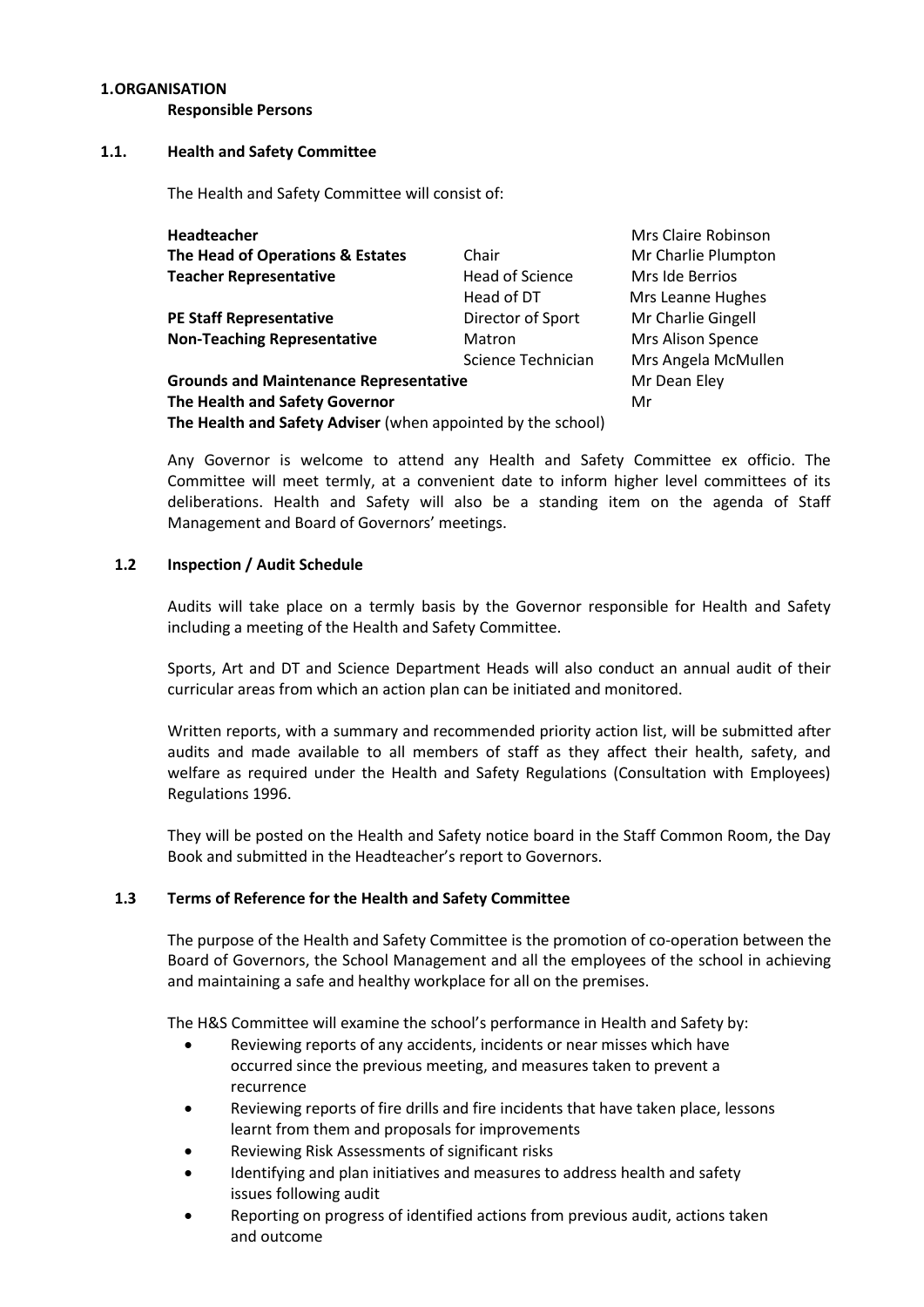- Reviewing the Health and Safety policy on a periodic basis (*Bi annually)*
- Reporting to Governors on the effectiveness of the policies implementation
- Supporting effective communication of all matters of Health and Safety to staff including publicizing information on new legislation or regulation that has implications for the school

## **1.4 Duties and Roles of Headteacher**

## **As the Chief Executive of the School the Headteacher has important roles in context of the Health, Safety and Welfare of her staff, pupils, their parents, and visitors to the school. The head:**

- Will ensure that there is an effective Policy for Health and Safety within the School and will be directly responsible for the establishment and effectiveness of that programme. Will periodically appraise the effectiveness of the Policy and ensure that any necessary changes are made.
- Will ensure that adequate staff, funds and material are provided to meet the requirements of the Health and Safety at Work Act l974 and subsequent Health and Safety legislation.
- Will ensure that responsibilities are properly assigned and accepted at all levels.
- Will take a direct interest in the Health and Safety programme and support all persons carrying it out.
- Will lead by example in encouraging a safety culture, and in providing a safe and healthy environment for all users of the school site
- Will ensure that all areas of the school are inspected, from a Health and Safety point of view, once per term.
- Will review the Health and Safety Officer's reports and take action where appropriate.
- Will assist in communication of all matters of Health and Safety within the school staff.
- Will ensure that all Academic Staff have adequate training for the tasks that they are required to perform.
- Will make staff available for such Health and Safety training as the Governing Body may decide is necessary.
- Will ensure that all Staff have read and understood the Health and Safety Policy either in its entirety or the sections relevant to them.
- Will include relevant aspects of the Health and Safety attitude and performance of staff in staff performance reviews, particularly with reference to Best Practice
- Will encourage the prevention of injuries and occupational illness in the management of the well being of School employees.

## **1.5 Head of Estates**

## **As Health and Safety Officer, the Head of Estates will:**

- Manage the pursuance of the aims of the school in respect of health, safety and welfare.
- Will produce a written Health and Safety Policy, Organisation and Arrangements document for the school, and ensure that it is communicated to all members of staff
- Will ensure that all occupants and visitors to the site, including those working on the premises, are made aware of any hazards that may affect them.
- Will ensure the Statutory Instruments and regulations as issued are complied with.
- Will maintain all appropriate health, safety and welfare records for all staff at the school in pursuance of statutory requirements and best practice.
- Will ensure that Personnel working under his control have adequate training, have read and understood the Health and Safety Policy and have received induction training where appropriate.
- Will inspect all new materials, plant, buildings and equipment for potential hazards, in conjunction with the Health and Safety Adviser, as necessary.
- Will ensure that all plant and equipment, both mechanical and electrical, is maintained and/or tested regularly, are fit for purpose and safe without risk to health when used in accordance with instructions, and that adequate records are kept.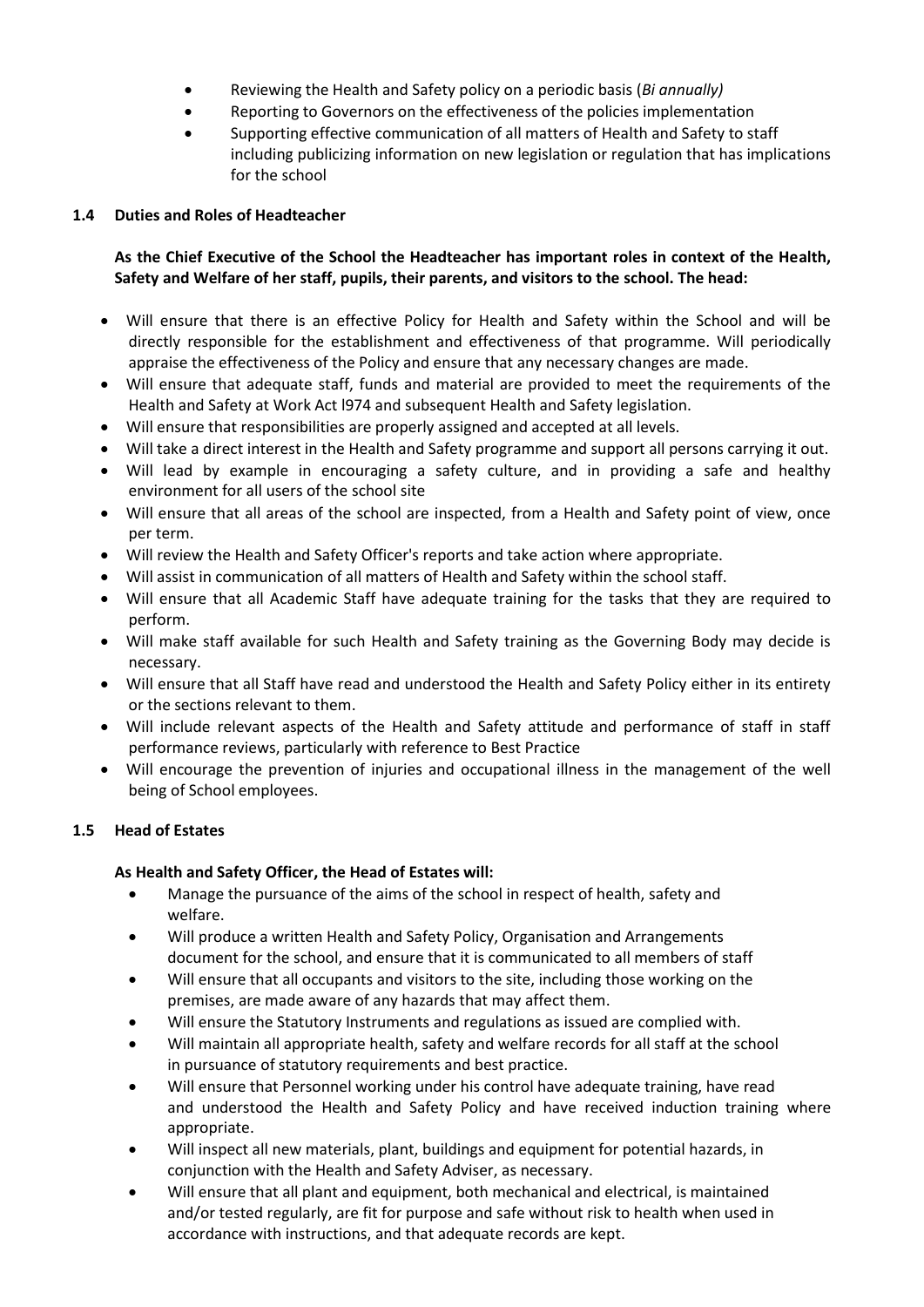- Will ensure, in conjunction with the Headteacher, that any hazardous or dangerous conditions or situations reported are remedied as soon as possible.
- Will ensure that any piece of plant or equipment found to be defective is immobilized until such time as a repair can be affected.
- Will be responsible for the Control of Contractors within the grounds, and will ensure that they are familiar with the Health and Safety Policy, and have the relevant insurance etc in place.
- Will, in conjunction with the Headteacher, ensure that all areas of the school are inspected, from a Health and Safety point of view, once per term.
- Will, in conjunction with the Headteacher, review the Health and Safety Adviser's reports and take action where appropriate.
- Will keep the Accident Book during Holiday Periods and ensure that it is filled in as required.
- Will ensure that the obligations for the reporting of accidents etc under 'Reporting of Injuries, Diseases and Dangerous Occurrences Regulations l995' are complied with.
- Will be responsible for Grounds, Maintenance and Domestic Staff and their activities.
- Coordinate actions to mitigate any unforeseen gap in health, safety and welfare provisions within the school.
- Will undertake assessments under 'The Control of Substances Hazardous to Health Regulations 2002', 'the Management of Health and Safety at Work Regulations 1999' and other Regulations appropriate, calling in experts in specific fields as necessary.

## **1.6 Health and Safety Adviser** (When appointed by the school)

The Health and Safety Adviser will:

- Attend Health and Safety Committee Meetings, if required.
- Inspect the whole school once per annum, submitting a written report which prioritises the issues identified.
- Provide in-service training when requested.
- Carry out, and advise on, risk assessments when requested.
- Review and advise on safe systems of work and method statements.
- Help draft, advise on, and review health, safety, and welfare policy, organisation, and arrangements.
- Provide Best Practice advice on matters of contention.
- Provide up-to-date health and safety information.
- Contribute to contractor monitoring at any stage if requested.
- Advise on and provide curriculum instruction if requested.

## **1.7 Safety Representatives**

The Safety Representatives and Safety Committees Regulations 1977 (for union staff) and The Health and Safety (Consultation with Employees) Regulations 1996 govern the duties and provisions for Safety Representatives in the workplace.

The Employer shall consult any such representatives with a view to the making and maintenance of arrangements which will enable him and his employees to co-operate effectively in promoting and developing measures to ensure the health, safety, and welfare at work of employees, and in checking the effectiveness of such measures.

Safety Representatives/Employee Representatives have the following functions:

• to investigate potential hazards and dangerous occurrences at the workplace, and to examine the causes of accidents at the workplace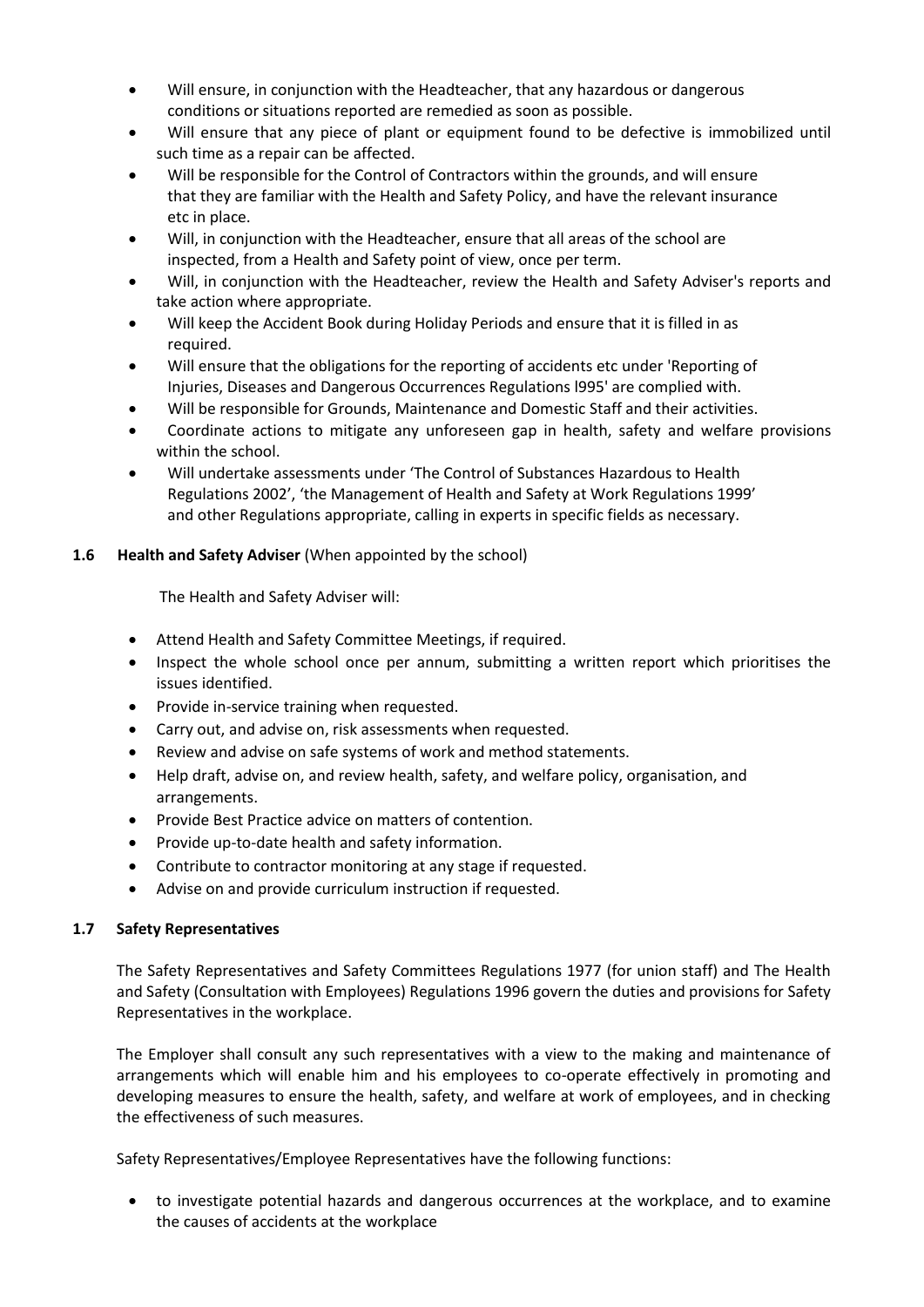- to investigate complaints by any employee they represent relating to that employee's health, safety and welfare at work
- to make representations to the employer about the above
- to make representations on general matters affecting health, safety, and welfare at work of the employees at the workplace
- to carry out safety inspections in accordance with the regulations
- to represent employees, he/she represents in consultations with any enforcing authority, such as the HSE
- to receive information from enforcing authorities in accordance with the Acts
- to attend meetings of safety committees in his/her capacity as a safety representative in connection with any of the above functions.

Any member of staff wishing to be appointed as a Safety Representative (for union members) or an Employee Representative (non-union staff) should obtain full details in confidence from The Head of Estates. Time off for duties and appropriate training will be given.

## **1.8 Heads Of Department**

- Will fully familiarise themselves with the Health and Safety Policy and the Statutory Instruments and Regulations as issued from time to time.
- Will draw up safe methods and procedures, written where appropriate, for operations within their department.
- Will ensure that all classroom/work areas are safe before they are used by any person.
- Will ensure that all equipment is safe before it is used by any person.
- Will ensure that protective equipment, where appropriate, is used at all times.
- Will ensure that any hazardous or dangerous conditions or situations are reported to the Estate /Facilities Manager or Headteacher without delay.
- Will at all times endeavour to ensure the Health, Safety and Welfare for all persons within their control.

## **1.9 Matron**

- Will fully familiarise herself with the Health and Safety Policy and the Statutory Instruments and Regulations as issued from time to time.
- Will ensure that all personnel under her control have adequate training, have read and understood the Health and Safety Policy and have received induction training where appropriate.
- Will be responsible for treating injuries and illness within the school in so far as it is within her jurisdiction and training, using outside medical authorities as appropriate and necessary.
- Will ensure that the Accident Book via EVERY during Term time and adequate First Aid Records at all times, are maintained.
- Will ensure that she is aware of the times School Matches are taking place and will ensure that she is available on call or a Nominated person is on site.
- Will ensure that all medicines within the Surgery kept in a locked cabinet at all times.
- Will ensure that stocks of medicines for general use are adequate at all times.
- Will ensure that all First Aid Boxes are fully equipped at all times.
- Will administer Medicines as directed.
- Will keep a Treatment Sheet detailing what has been given to whom and when.
- Will decide, in the absence of a note from parents, whether Pupils are fit to take part in Sport Activities.
- Will ensure that parents are notified in the event of an accident or when a child has been in sick bay.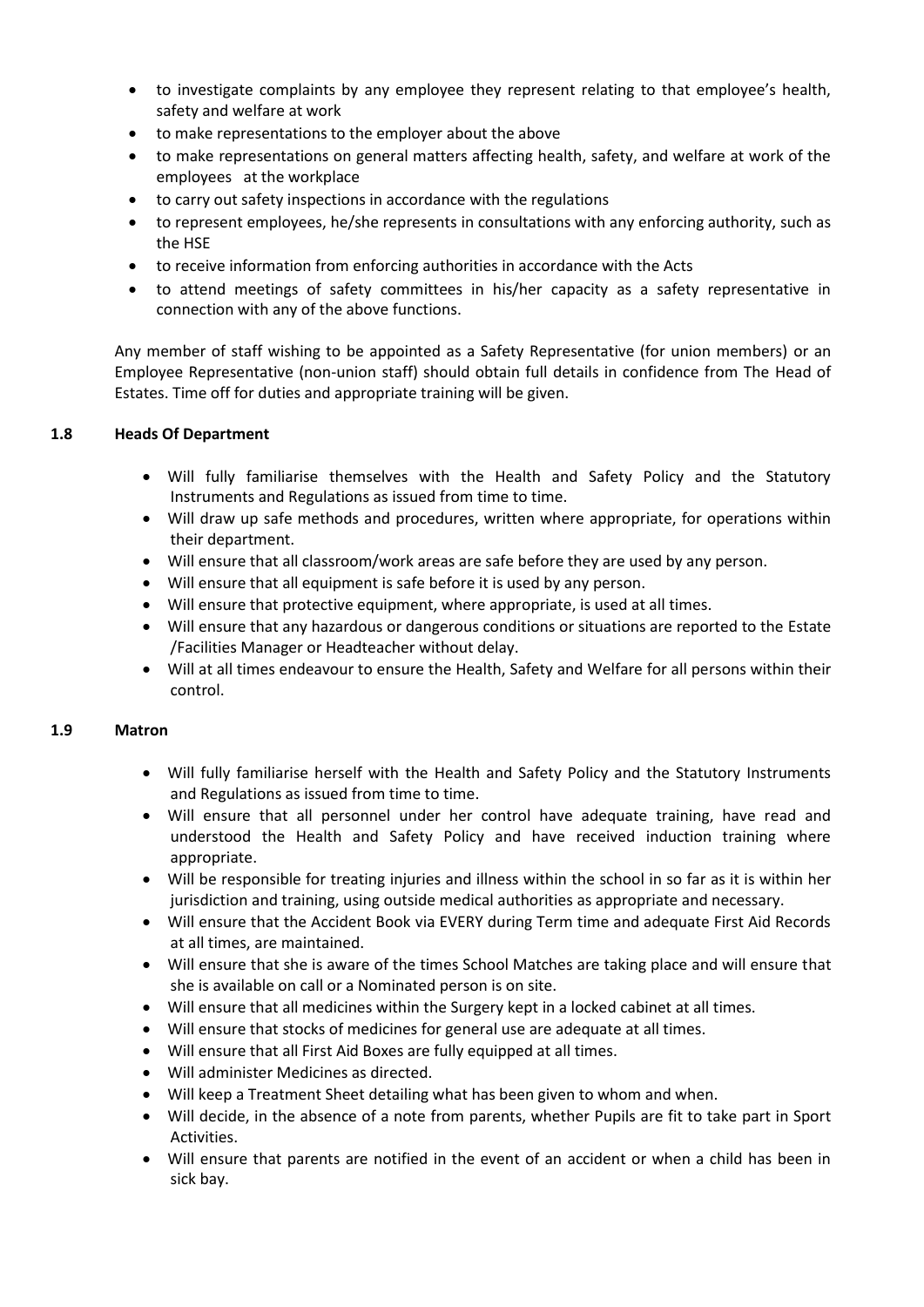## **1.10 Teaching Staff**

- Will fully familiarise themselves with the Health and Safety Policy and the Statutory Instruments and Regulations as issued from time to time.
- Will ensure that all safe methods and procedures, where appropriate, are followed at all times.
- Will ensure that all classroom/work areas are safe before they are used by any person.
- Will ensure that all equipment is safe before it is used by any person.
- Will ensure that protective equipment, where appropriate, is used at all times.
- Will ensure that any hazardous or dangerous conditions or situations are reported to the Head of Department, Head of Estates or Headteacher without delay.
- Will, at all times, endeavour to ensure the Health, Safety and Welfare for all persons within their control.

## **1.11 All Other Staff**

- Will make themselves familiar with the Health and Safety Policy, especially the sections relevant to themselves.
- Will observe Health and Safety Rules at all times.
- Will conform to all advice given by the Health and Safety Adviser (when appointed by the school) and instructions of others with a responsibility for Health and Safety.
- Will report all accidents via EVERY, damage, hazardous or dangerous conditions or situations to their Head of Department, Head of Estate or Headteacher without delay.
- Will wear appropriate personal protective clothing, safety equipment and use appropriate safety devices as appropriate.
- Will ensure that working areas are kept clean and safe.
- Will inspect all equipment and plant before use to establish that it is safe to use.
- Will familiarise themselves with First Aid and Fire procedures.
- Will look after all Health and Safety Equipment properly and report any defects immediately.

## **1.12 All Other Persons on the School Property**

- Will observe the Health and Safety Rules and the Instructions given by persons enforcing the Health and Safety Policy.
- Will not work on the premises until the relevant rules are read, understood and accepted.
- Will not work on the premises until covered by insurance against risk.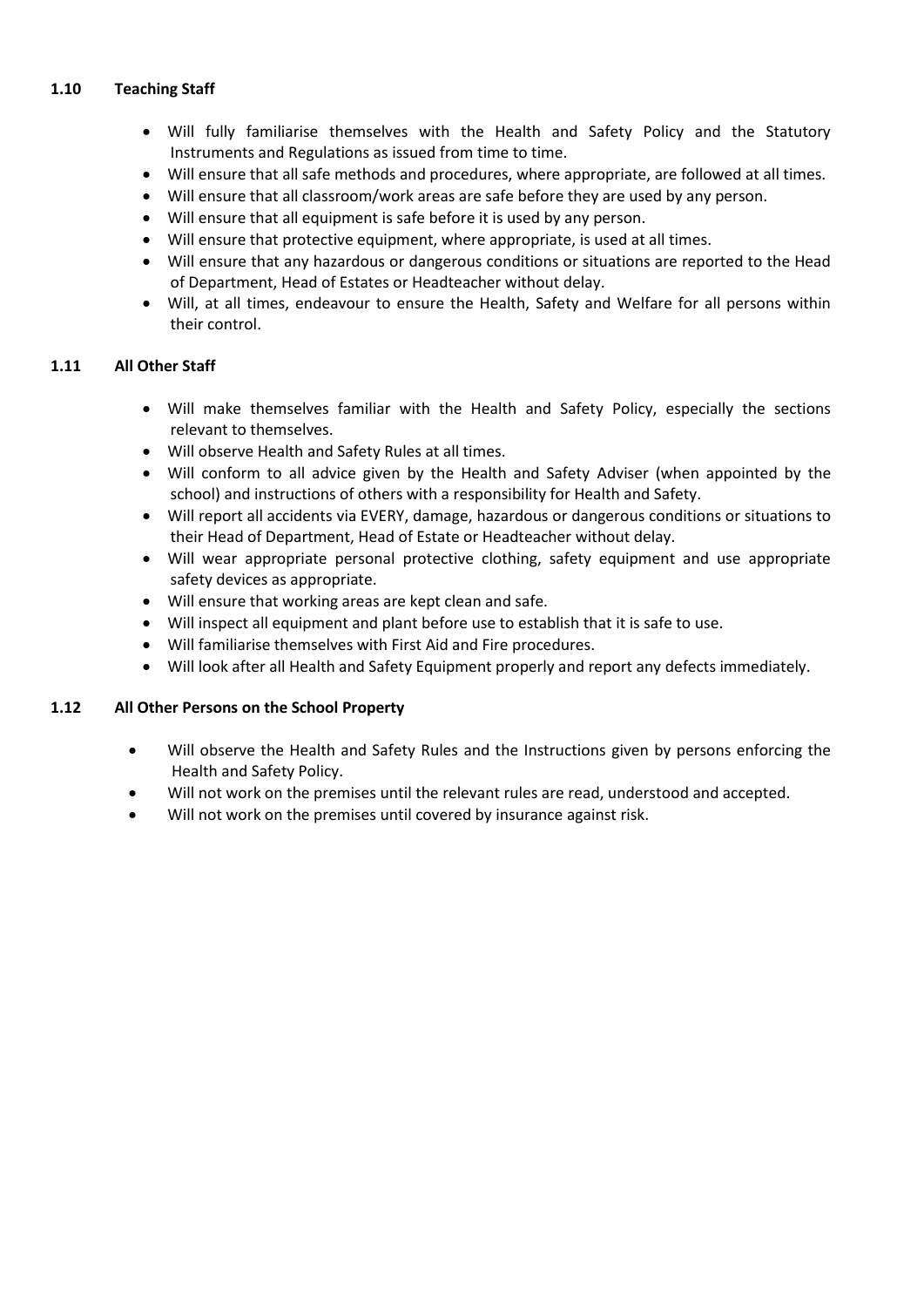## **2. Areas of Responsibilities Schedule of reviews and Record Keeping**

| <b>DETAILS</b>                                                                                                  | Frequency                 | <b>RESPONSIBLE</b><br>PERSON(S) | <b>Comments</b>                                              |
|-----------------------------------------------------------------------------------------------------------------|---------------------------|---------------------------------|--------------------------------------------------------------|
|                                                                                                                 |                           |                                 |                                                              |
| <b>Safety Management:</b>                                                                                       |                           |                                 |                                                              |
| Maintain and update the health and safety action plan.<br>$\bullet$<br>Maintain the "Essential Documents" file. | Ongoing                   | <b>HOE</b>                      | New legislation, regulations, ACOPS                          |
|                                                                                                                 | Ongoing                   | <b>HOE</b>                      | and school policies may cause                                |
| Monitor progress with the audit/inspection programme.                                                           | Termly                    | <b>HOE</b>                      | adjustments between reviews.                                 |
| Review of H&S Policy, Organisation and Arrangements                                                             | Bienially                 | <b>HOE</b>                      | <b>Review Appendices</b>                                     |
|                                                                                                                 |                           | <b>H&amp;S Committee</b>        |                                                              |
| <b>Risk assessments:</b>                                                                                        |                           |                                 |                                                              |
| Oversee the maintenance of assessments.                                                                         | Ongoing                   | <b>HOE</b>                      |                                                              |
| Amend and update general assessments.<br>$\bullet$                                                              | Review annually           | <b>HOE</b>                      |                                                              |
| Review assessments for Educational Visits                                                                       | Review annually & ongoing | Deputy Head                     | To be covered annually in staff mtg.                         |
|                                                                                                                 | As advised annually/ on   |                                 | & as part of induction.                                      |
| Carry out and maintain display screen assessments.<br>$\bullet$                                                 | changes being introduced  | <b>HOE</b>                      |                                                              |
|                                                                                                                 |                           |                                 |                                                              |
| Carry out and maintain manual handling assessments.                                                             | Ongoing - annual review   | <b>HOE</b>                      |                                                              |
| Carry out and maintain COSHH assessments.                                                                       | Ongoing - annual review   | <b>HOE</b>                      | Central record to be held in School<br><b>Estates Office</b> |
| <b>Fire and emergencies:</b>                                                                                    |                           |                                 |                                                              |
| Oversee fire precautions.                                                                                       | Ongoing                   | <b>HOE</b>                      | Call points tested in rotation                               |
| Carry out alarm tests.                                                                                          | Weekly                    | &<br>Grounds                    | Vary time of day, block exits $-$ log                        |
|                                                                                                                 |                           | Maintenance                     | time and lessons, review procedure                           |
|                                                                                                                 |                           | Representative                  |                                                              |
| Carry out fire drills                                                                                           | At least termly           | Headteacher                     |                                                              |
|                                                                                                                 |                           |                                 |                                                              |
| Maintain the fire log.<br>٠                                                                                     |                           | In House                        |                                                              |
| Record of nominated fire wardens; and their training                                                            | Train every 3 yrs         | <b>HOE</b>                      |                                                              |
| Record of fire fighting appliances check and maintenance                                                        | Every 6 mnths             | HOE                             |                                                              |
| Record of emergency lighting testing and back up battery                                                        | Every 6 mnths             | <b>HOE</b>                      |                                                              |
| maintenance                                                                                                     |                           |                                 |                                                              |
| Accidents, diseases and dangerous occurrences:                                                                  |                           |                                 |                                                              |
| Make statutory accident and dangerous occurrence reports.                                                       |                           | <b>HOE</b>                      | Liaison with Matron                                          |
| $\bullet$                                                                                                       |                           |                                 |                                                              |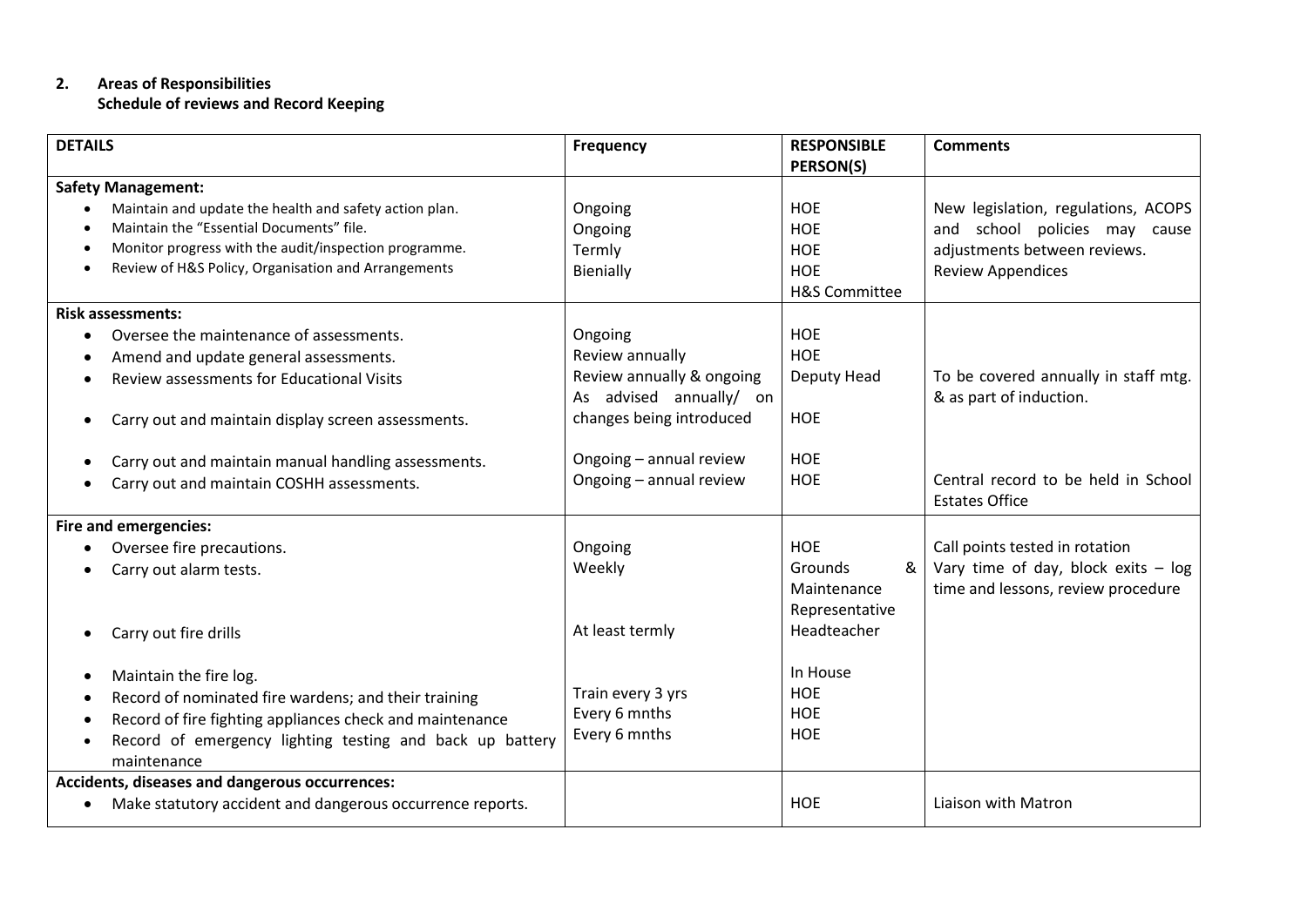| Maintain records of accidents, dangerous occurrences and<br>$\bullet$     |                          | HOE / Matron    |                                        |
|---------------------------------------------------------------------------|--------------------------|-----------------|----------------------------------------|
| diseases.                                                                 |                          |                 |                                        |
| Scrutinise sick notes and make statutory disease reports.<br>$\bullet$    |                          | <b>HOE</b>      |                                        |
| <b>Occupational Health and First aid:</b>                                 |                          |                 |                                        |
| Oversee the first aid provision<br>$\bullet$                              | On going                 | Marton          | At least two qualified first aiders to |
| FIRST Aid Record of accidents / injuries<br>$\bullet$                     | Update as required       | Matron          | be available at all times              |
| Record of Qualified first aiders.<br>٠                                    |                          | <b>Matron</b>   |                                        |
| Keep first aid boxes stocked.<br>٠                                        | Half termly min          | Matron          |                                        |
| Review Training of First Aiders<br>$\bullet$                              | Ongoing                  | Matron          | Training to be renvewed as required    |
| Ansure pediatric Training in place<br>$\bullet$                           |                          | Matron          |                                        |
| Information, Instruction and Training:                                    |                          |                 | Inc Fire, First Aid and Safeguarding-  |
| Maintain training records.<br>$\bullet$                                   | According to regs.       | <b>HOE</b>      | to be carried out by contractor Inc.   |
|                                                                           |                          |                 | Safeguarding                           |
| Ensure that induction training is carried out.<br>$\bullet$               | Within first week        | Headteacher/ HR |                                        |
| Ensure that further training is provided where appropriate<br>٠           | <b>Annual INSET</b>      | Officer         |                                        |
| Record of young persons on work experience                                | Ongoing                  | Headteacher/    |                                        |
|                                                                           |                          | <b>HOE</b>      |                                        |
|                                                                           |                          |                 |                                        |
| <b>Plant and Equipment:</b>                                               |                          |                 |                                        |
| Prepare maintenance schedules and oversee maintenance<br>٠                | Ongoing                  | <b>HOE</b>      |                                        |
| Oversee statutory inspections<br>$\bullet$                                |                          |                 |                                        |
| Organise the selection and training of maintenance staff and<br>$\bullet$ |                          | <b>HOE</b>      |                                        |
| contractors                                                               | Ongoing                  | <b>HOE</b>      |                                        |
| Retain Certificates of Conformity Operation and Maintenance               |                          |                 |                                        |
| <b>Manuals</b>                                                            | On purchase              | <b>HOE</b>      |                                        |
| Electrical Safety: Certification of fixed installations<br>$\bullet$      | As required by regs      |                 |                                        |
| Maintenance Inspections of fixed installations<br>٠                       | No more than 5 Yrs (IEE) | <b>HOE</b>      |                                        |
| Arrange and maintain record of Portable Appliance Testing<br>$\bullet$    | Bi-annually              | HOE             |                                        |
| Record of Gas appliance testing<br>$\bullet$                              | 6 mths to 4 yrs          | <b>HOE</b>      | Gas accredited personnel ONLY to do    |
|                                                                           | At least annually        |                 | this                                   |
| <b>Workplace, buildings and contractors:</b>                              |                          |                 |                                        |
| Arrange necessary maintenance for the workplaces, including<br>$\bullet$  |                          | <b>HOE</b>      |                                        |
| the control of contractors                                                |                          |                 |                                        |
| Prepare and keeping up to date a cleaning schedule<br>$\bullet$           |                          | <b>HOE</b>      | Outside contractor                     |
| Retain safety files made under the CDM regulations<br>$\bullet$           |                          | <b>HOE</b>      |                                        |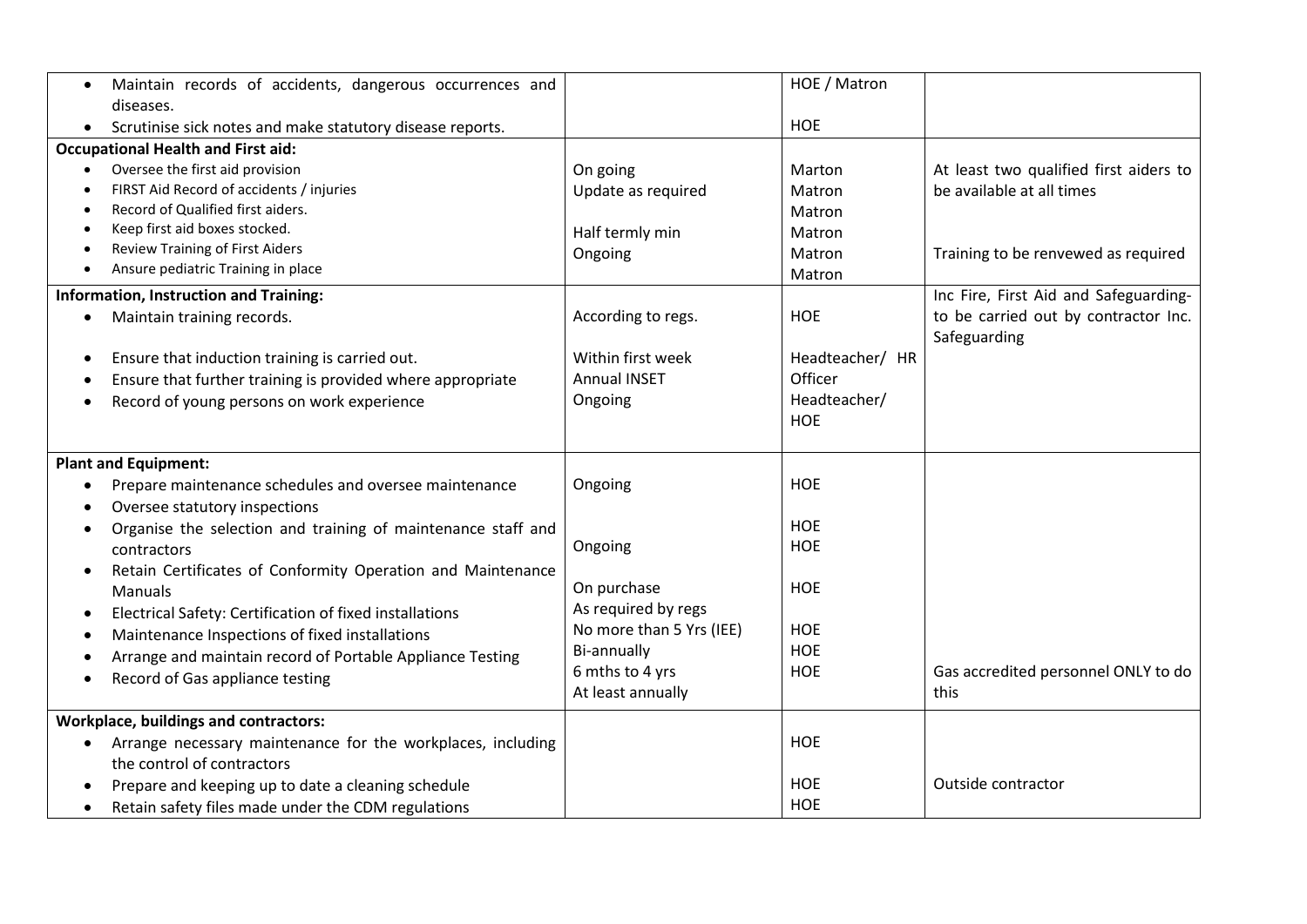| <b>Employee consultation:</b>                                                                                                                                                                                                                                                                                                                                                                                                                                                                                                                   |                                                    |                                                                                                                                                                                                                                  |                                                         |
|-------------------------------------------------------------------------------------------------------------------------------------------------------------------------------------------------------------------------------------------------------------------------------------------------------------------------------------------------------------------------------------------------------------------------------------------------------------------------------------------------------------------------------------------------|----------------------------------------------------|----------------------------------------------------------------------------------------------------------------------------------------------------------------------------------------------------------------------------------|---------------------------------------------------------|
| Ensure proper consultation                                                                                                                                                                                                                                                                                                                                                                                                                                                                                                                      | Ongoing                                            | <b>HOE</b>                                                                                                                                                                                                                       | Familiiarise with UNION reps                            |
| <b>Personal Protective Equipment:</b>                                                                                                                                                                                                                                                                                                                                                                                                                                                                                                           |                                                    |                                                                                                                                                                                                                                  |                                                         |
| <b>Select PPE</b><br>$\bullet$                                                                                                                                                                                                                                                                                                                                                                                                                                                                                                                  |                                                    | <b>HOE</b>                                                                                                                                                                                                                       | Spot check to ensure being used                         |
| Issue PPE and provide training in its use                                                                                                                                                                                                                                                                                                                                                                                                                                                                                                       |                                                    |                                                                                                                                                                                                                                  |                                                         |
| <b>Pupil and Staff Safety and Security:</b>                                                                                                                                                                                                                                                                                                                                                                                                                                                                                                     |                                                    |                                                                                                                                                                                                                                  |                                                         |
| Draft and maintain departmental safety rules<br>Maintenance of departmental equipment<br>Planning of events.<br>$\bullet$<br>Sports rules and equipment maintenance<br>Record of school journeys, outings, off-site activities.<br>- 0<br>Upkeep of rules for off-site activities<br>$\bullet$<br>Compliance with off-site activity rules<br>Overview of minibus and transport rules<br>Upkeep of security plan<br>Routine implementation of site security<br>Record of incidents<br>Review of policy on SEN/ LDD<br>Record of visitors on site | Annual<br>Every three years' min<br>Every occasion | <b>HODs</b><br><b>HODs</b><br>HOE<br>Director of Sport<br>School Sec.<br>Headteacher<br>Headteacher<br><b>HOE</b><br><b>HOE</b><br>Headteacher/<br><b>HOE</b><br><b>HOE</b><br><b>HOE</b><br><b>HOE</b><br>SENCo<br>Office Staff | All visitors must sign in and wear an<br>identity badge |
| <b>Swimming Pool:</b>                                                                                                                                                                                                                                                                                                                                                                                                                                                                                                                           |                                                    |                                                                                                                                                                                                                                  |                                                         |
| <b>Operating Rules</b><br>Emergency procedures and life guards<br>Pool water quality<br>Lettings<br><b>Staff Allocation</b><br>Life Saver qualification checks<br>Special Event planning<br>Maintenance of pool equipment                                                                                                                                                                                                                                                                                                                       |                                                    | Director of Sport<br>Director of Sport<br><b>Facilities Team</b><br><b>HOE</b><br>Director of Sport<br>Director of Sport<br><b>HOE</b><br><b>Facilities Team</b>                                                                 |                                                         |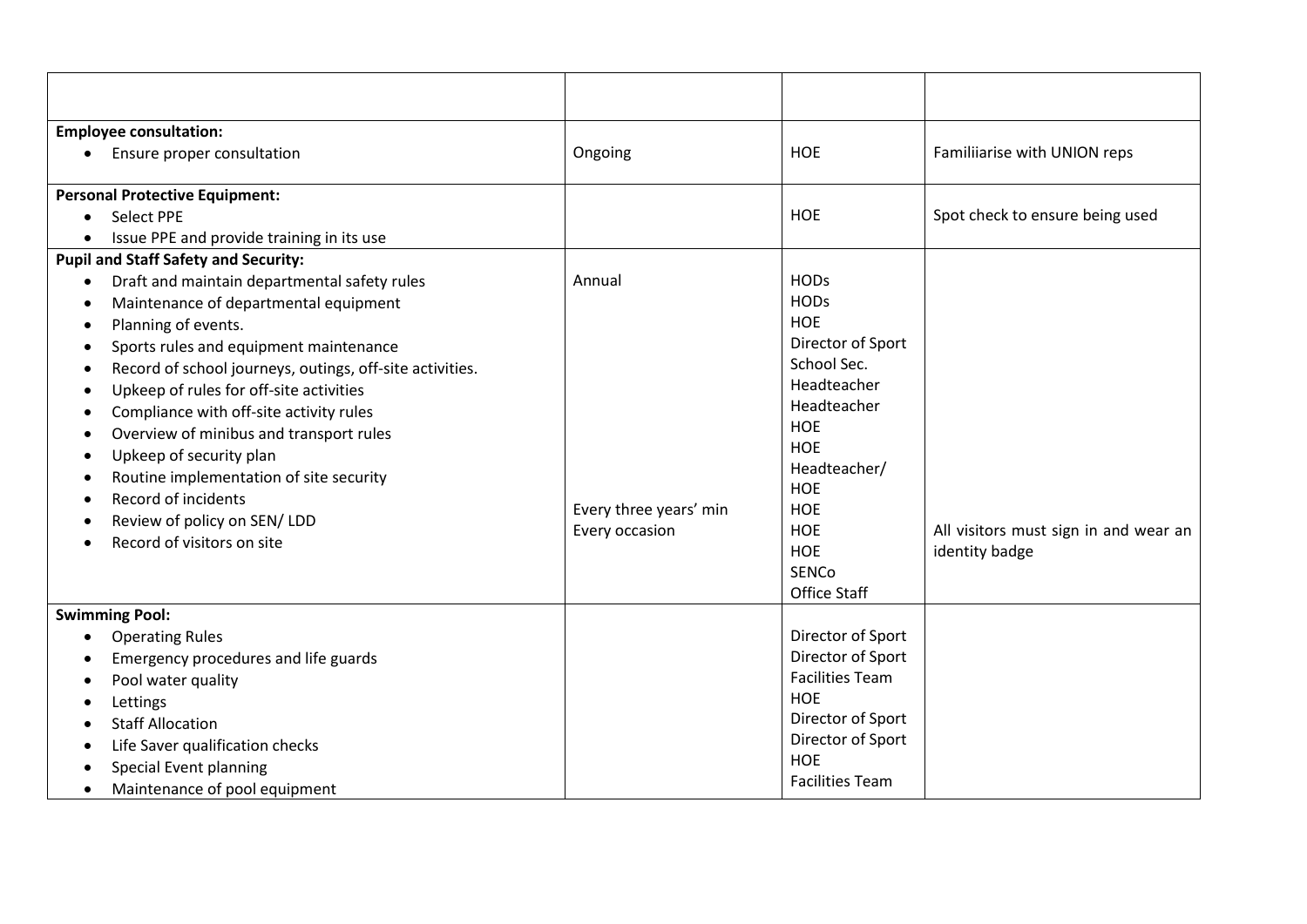## **3. METHODS and PROCEDURES**

## **3.1. GENERAL**

## **3.1.1. Premises Safety**

It is the policy of Holme Grange School to comply with the law as set out in *The Workplace (Health, Safety and Welfare) Regulations 1992* with respect to general health and safety arrangements.

## **3.1.2 Working Environment**

- Maintenance should keep equipment, devices and systems in an efficient state and in good working order.
- Ventilation should be effective and suitable.
- Temperatures in the workplace should be kept reasonable during working hours.
- Lighting provided should be suitable and sufficient.
- Workplaces, furniture and fittings, floors walls and ceilings must be kept clean and tidy.
- Room dimensions and space should be sufficient for the task.
- Workstations and seating should be arranged so they are suitable for the person at work.
- Floors and traffic routes should be suitable for the purpose.
- Measures should be in place to prevent falls or injury caused by falling objects.
- Windows should be made of safety material and appropriately marked to make this apparent.
- Operation of windows should not cause injury to the operator or any other person in the workplace.
- Windows should be of a design so they can be cleaned safely.
- All traffic routes should allow vehicles and pedestrians to circulate safely.
- Doors and gates should be suitably constructed.
- Provision should be made for suitable and sufficient sanitary conveniences and washing facilities.
- Where it is necessary, for staff to change into work clothing, accommodation for own clothing and changing areas should be provided.
- An adequate supply of wholesome drinking water and suitable rest facilities should be provided.

## **3.1.3 Information, Instruction, Training and Supervision**

It is the policy of Holme Grange School to comply with the law as set out in *The Health and Safety at Work Etc Act 1974 and Management of Health and Safety at Work Regulations 1999* with respect to training. This Policy also has regard to the DofE non-statutory advice: Health and Safety: responsibilities and duties for [schools.](https://www.gov.uk/government/publications/health-and-safety-advice-for-schools/responsibilities-and-duties-for-schools)

- Before entrusting any task to an employee Holme Grange School will take into account their capabilities as regards health and safety to ensure the work demands do not exceed their ability to do the work without risk to themselves or others.
- Holme Grange School will provide employees with health and safety training:

department. Copies should be sent to the Head of Estate

- $\circ$  All new staff will attend induction training. This will give general health and safety training on the risks associated with Holme Grange School, including arrangements for first aid, fire and evacuation and reporting of accidents.
- o Heads of Department provide departmental training on general and specific departmental risks. They will also update the training as exposure to new or increased risks, due to transfer or change of responsibilities or due to the introduction of new or changed work equipment or technology, occur.
- o Periodically, refresher training should be provided as appropriate. Attendance at Induction Training will be noted on individual files as well as being recorded by the HR Manager
- Heads of Department will maintain a record of all other training that has been given. Each Head of Department will be responsible for co-ordinating relevant training within their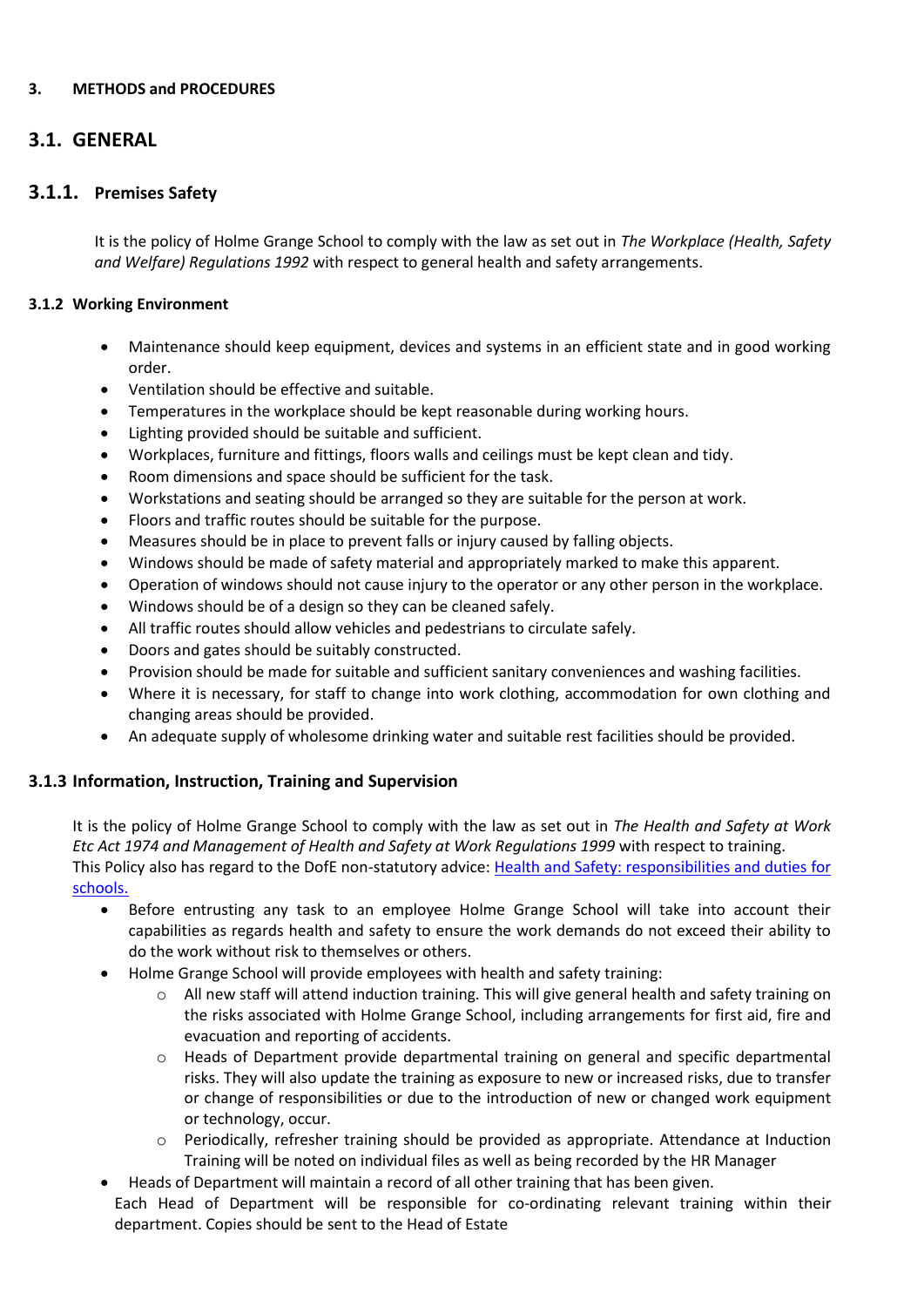## **3.1.4 Risk Assessments**

It is the policy of Holme Grange School to comply with the law as set out in *The Management of Health and Safety at Work (Amendment) Regulations 2006*with respect to Risk Assessments.

- Aim of the risk assessments is to identify the significant risks and identify controls to reduce them.
- Heads of Department and The Head of Estates are responsible for providing and maintaining a written risk assessment(s) for their department.
- Safe working practices should be drawn up based on the risks highlighted in the risk assessments.
- All departmental staff should be informed of the risks and the safe working practices relevant to them.
- Risk assessments should be monitored, reviewed and updated on a regular basis.

## **3.1.5 Accident Records and Notification**

It is the policy of Holme Grange School to comply with the law as set out in *The Reporting of Injury, Diseases and Dangerous Occurrences Regulations 2013(RIDDOR).*

- All accidents, incidents, near misses or damage should be reported to Head of Estates who in turn will inform the Headteacher
- Accident records are crucial to the effective monitoring and revision of the policy and must therefore be accurate and comprehensive.
- All accidents should be reported on EVERY.
- Incidents that are classed as serious under the requirements of RIDDOR will be reported to HSE by the Head of Estates.
- The Head of Estates is also responsible for the maintenance of adequate records for all reported injuries and dangerous occurrences.
- Where appropriate, accidents and "near misses" will be investigated to determine the need for any remedial action. The person responsible for deciding who shall carry out the investigation is the Head of Estates.
- A copy of the report will be made available for discussion at the Health and Safety Review Committee Meeting.

## **3.1.6 Fire Safety**

It is the policy of Holme Grange School to comply with the law as set out in *The Regulatory Reform (Fire Safety) Order 2005*

- Holme Grange School's fire safety policy and procedures and risk assessments take account the special fire hazards in specific areas of the workplace.
- The Head of Estates is responsible for ensuring compliance with fire safety and prevention codes, for reviewing school practices and procedures, for provision, inspection, testing and maintenance of fire fighting, prevention, detection and protection equipment and for advising on safe practices and procedures.
- The person(s) with responsibility for the maintenance and testing of fire alarms is 'Churches' and fire fighting equipment is 'RES Systems Ltd'.
- All employees have a duty to conduct their operations in such a way as to minimise the risk of fire.
- This involves keeping combustible materials separate from sources of ignition and avoiding unnecessary accumulation of combustible materials.
- Technicians, Managers and Head of Departments are responsible for keeping their operating areas safe from fire, ensuring that their staff are trained in proper fire prevention practices and emergency procedures.
- Once in every term Holme Grange School will hold a fire evacuation.
- If Holme Grange School is not cleared completely in the minimum time consistent with the difficulties inherent in the buildings (3 minutes to clear any school building), the evacuation will be considered inadequate and a further practice will be held until the satisfactory standard is achieved.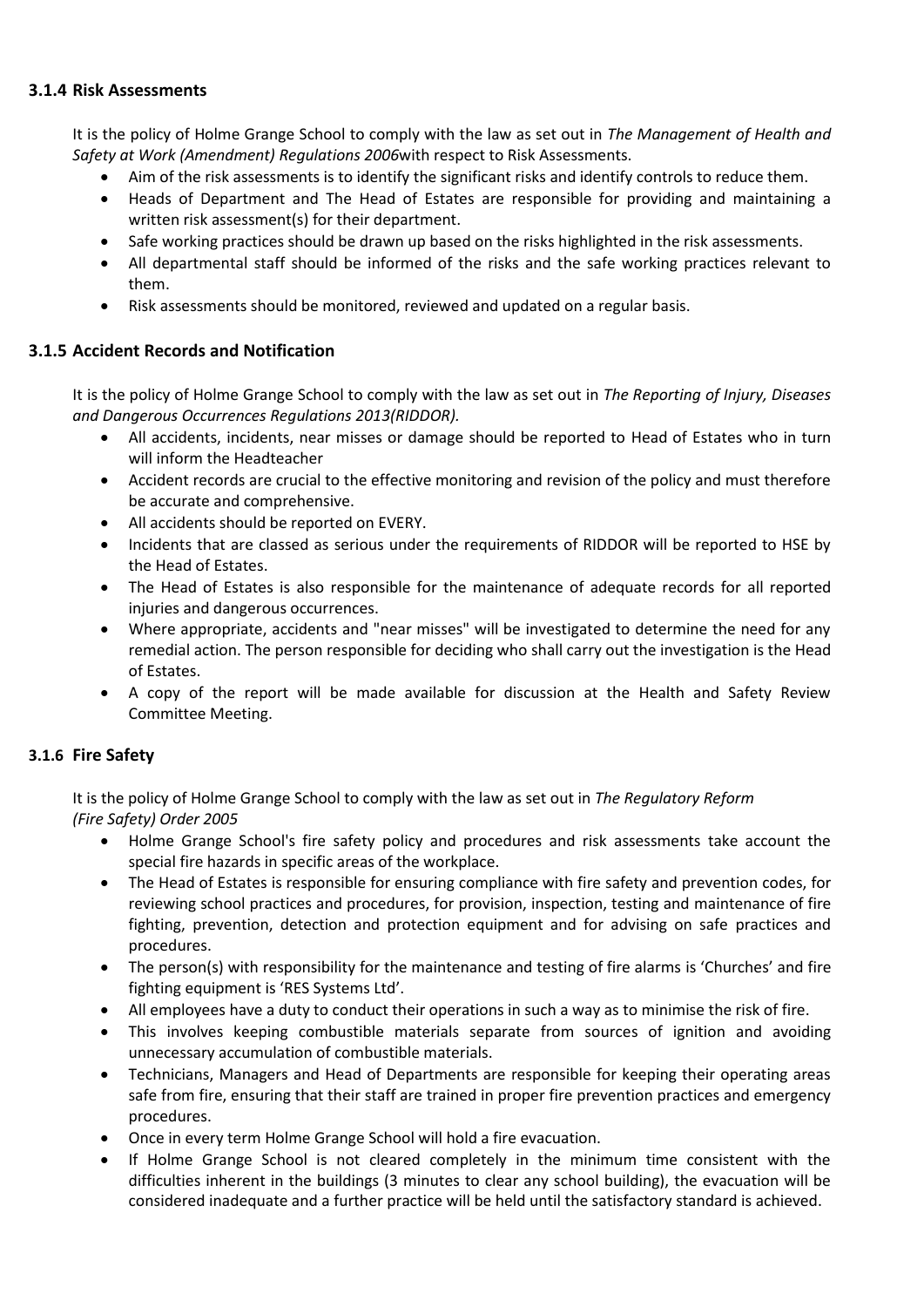- A record will be kept of the date and time of every fire evacuation and the exact time taken to clear the buildings.
- A prolonged bell, in all buildings in which the period bells ring, shall give the warning in case of fire. All alarms should be easily recognised by staff and pupils and be heard clearly in all parts of the building.
- Directions for the evacuation of pupils and others are displayed in a prominent place in all buildings.
- Arrangements will be made locally for all appliances using gas and electricity to be switched off and laboratory experiments rendered safe.
- Exit doors leading from school buildings should never, under any circumstances, be locked or obstructed during school hours.
- A copy of the school Fire Evacuation procedure is included in the Staff Handbook.

## *3.1.6.1* **FIRE EVACUATION PROCEDURES**

## **ON DISCOVERING A FIRE**

- Immediately operate nearest alarm call point.
- Dial 9-999 to call the fire brigade.
- If possible, tackle the fire using the appliances.
- (**DO NOT** endanger yourself or others in doing so).

## **ON HEARING ALARM OF FIRE**

- Leave the building by nearest available exit
- Close all doors and windows behind you (**DO NOT** endanger yourself or others in doing so)
- Report to person in charge of assembly point
- Do not take risks
- Do not stop to collect personal belongings.
- Do not re-enter the building for any reason unless authorised to do so.

## **3.1.7 ACCIDENT AND REPORTING**

Home Grange School has legal obligations under the "Reporting of Injuries, Diseases and Dangerous Occurrences Regulations" (RIDDOR) to report certain accidents, ill health and incidents to the Health and Safety Executive. Details are included at Appendix A. In some cases, reporting is required immediately and others within 10 days.

The Head of Estates will actually submit such reports using your information but in order to meet the time scales your recording/ reporting role in any situation should be carried out as quickly as possible.

## • **Definitions**

An accident is any undesired circumstances which give rise to ill health or injury or damage to property. An incident is any undesired circumstances that could cause an accident. A near miss is an incident that very nearly did cause an accident.

## • **What action is required?**

## **Pupil and Staff Accident and Incident Reporting**

• All accidents, no matter how minor must be recorded. It is not necessary for an injury to be sustained by an individual - accidents where property or material damage occurs must also be recorded, as investigation of these incidents can help prevent injuries. Incidents and near misses that could be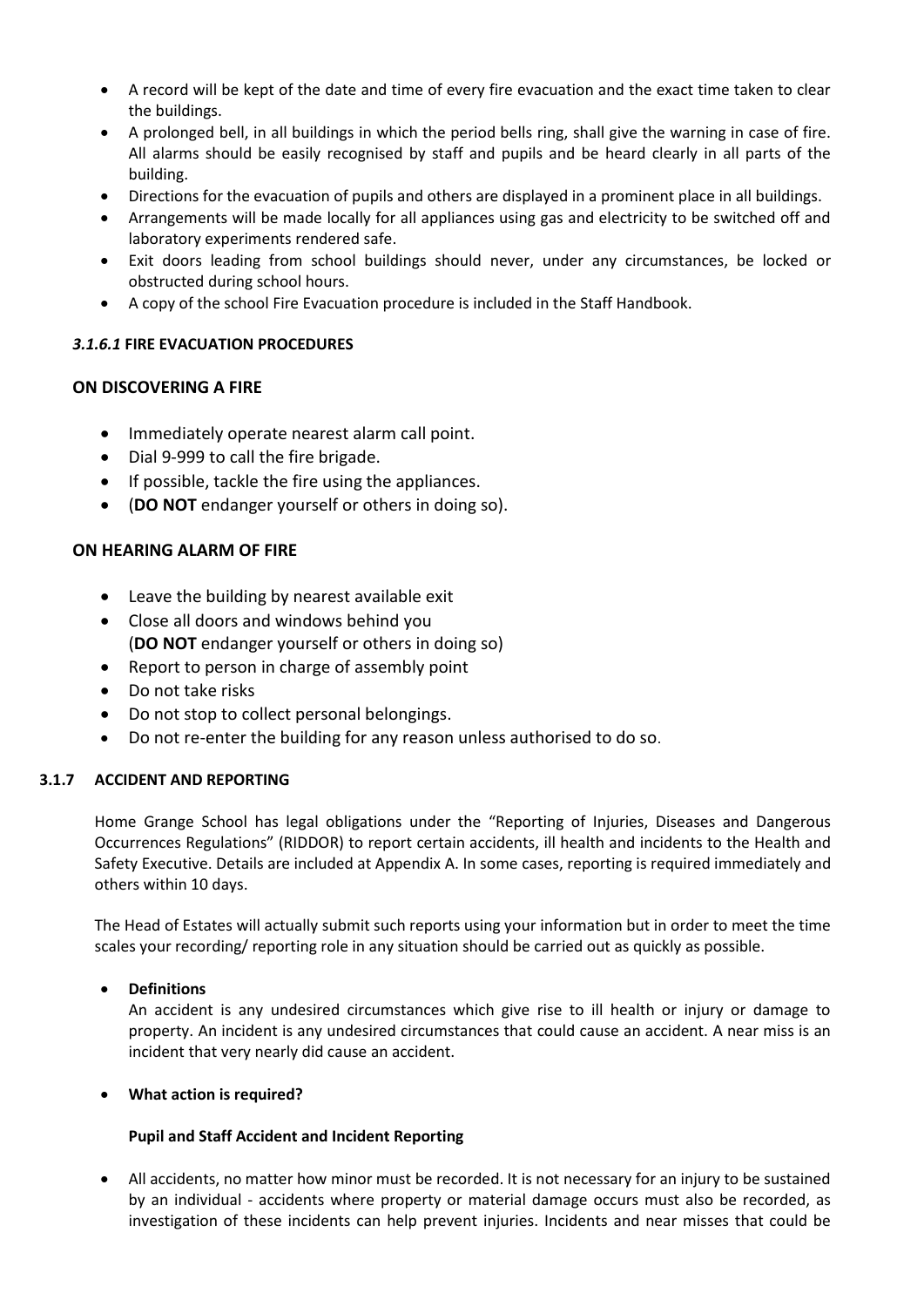relevant in prevention of future accidents should also be reported; it is from the knowledge gained from incidents and near misses that sensible preventative measures can be put in place to reduce the likelihood of accidents. In the event of death, a specified major injury or a dangerous occurrence (see below) the Head of Department of the injured person/property must immediately notify the Headteacher. In all other cases, it is the responsibility of each staff member supervising pupils or employee to complete an accident report if they were involved in an accident at the School on EVERY, where the Head of Estates can report to the Health and Safety Committee Meetings. Where an accident involves any other person who is not a pupil, employee or trainee, or guest at the School, the most immediate member of staff present where the incident occurred is responsible for completing the accident reports on EVERY. In these cases, the completed report should be sent to the Head of Estates within three (3) working days of the accident. **Accident investigation**

Accident investigation is a separate activity to reporting. As a part of our overall Health & Safety procedures each accident should be investigated to determine the cause and influencing factors and to identify where improvements can be made or see if procedures need to be reviewed. Heads of Departments of teachers reporting accidents or incidents will be requested to investigate accidents if the Headteacher deems it appropriate. For members of staff their Head of Department is responsible for investigation. For major accidents, or those accidents where a serious injury could have occurred, it may be necessary to involve the Health and Safety Adviser and Headteacher

## • **To help with your investigation, find out:**

- o Details of injured party
- o Details of injury, damage or loss
- o What was the worst that could have happened? Could it happen again?
- o What happened? Where? When? What was the direct cause?
- o Were there standards in place for the premises, plant, substances, procedures involved?
- o Were they adequate? Were they followed?
- o Were the people involved pupils, who could reasonably have been expected to know how to avoid the accident, or competent adults, trained and instructed, or none of these?
- o What was the underlying cause? Was there more than one?
- $\circ$  If it had happened before? If so, why weren't the lessons learned, or was there a different cause?

## *Most accidents have more than one cause – try to deal with the root causes.*

## • **Summary of Accident Reporting and Investigation Legislation**

## o **Death or major injury**

If there is an accident connected with work and:

One of our pupils, employees or a self-employed person working on our premises is killed or suffers a major injury (including as a result of physical violence); or a member of the public is killed or taken to hospital;

The school must notify the Incident Contact Centre without delay (by telephone or email). They will ask for brief details about the business, the injured person and the accident; and within ten days this must be followed up with a completed accident report form (F2508 or email version).

Definitions of major injuries are given later.

The Incident Contact Centre at Caerphilly is on 0845 300 9923 or email **riddor@natbrit.com**. Our local enforcing authority is Health & Safety Executive, East Grinstead, telephone number is 01342 334200.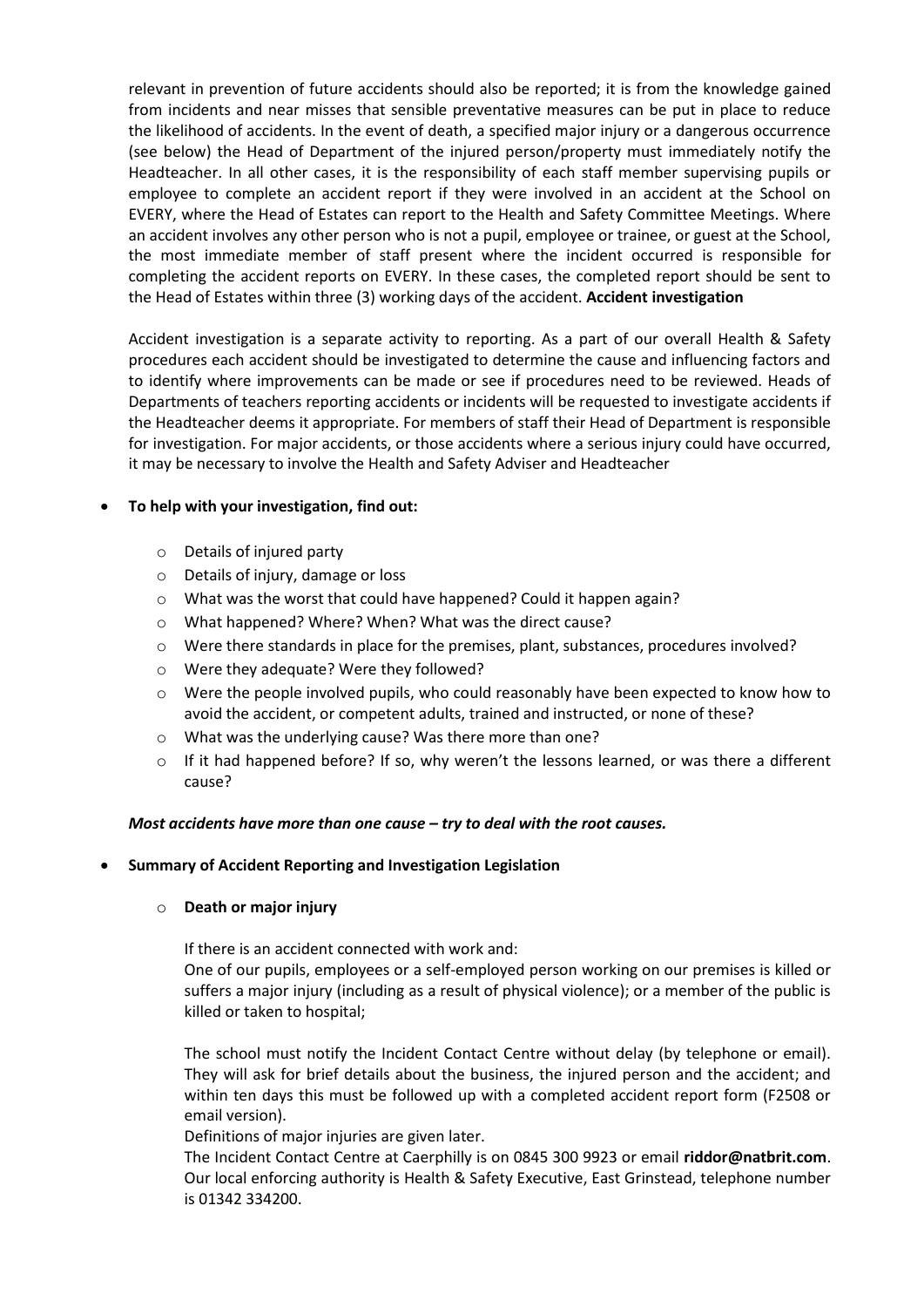## • **Definitions of major injuries, dangerous occurrences and diseases**

## **Over-three-day injury for pupil or adult**

If there is an accident connected with work (including an act of physical violence) and a pupil, employee, or a self-employed person working on the premises, suffers an over-three-day injury a completed accident report form (F2508 or on line) must be sent to the enforcing authority within ten days. An over-three-day injury is one which is not major but results in the injured person being away from work or unable to do their normal work for more than three days (including non workdays). This includes pupils away from school as a result of an incident or accident caused by them being at school.

## • **Disease**

If a doctor notifies you that a pupil or employee suffers from a reportable work-related disease, then the school must send a completed disease report form (F2508A or on line) to the enforcing authority. A summary of the reportable diseases is given later. A full list is included with the pad of report forms and in the guide to the Regulations, or one can simply ring HSE to check whether a disease is reportable.

## • **Dangerous occurrences**

If something happens which does not result in a reportable injury, but which clearly could have done, then it may be a dangerous occurrence which must be reported immediately (e.g., by telephone). A summary of the reportable dangerous occurrences is given later. If in doubt the Incident Centre can help with the decision.

Within ten days this must be followed up with a completed accident report form (F2508 or on line).

## • **Reportable major injuries are:**

- o fracture other than to fingers, thumbs or toes;
- o amputation;
- o dislocation of the shoulder, hip, knee or spine;
- o loss of sight (temporary or permanent);
- o chemical or hot metal burn to the eye or any penetrating injury to the eye;
- o injury resulting from an electric shock or electrical burn leading to unconsciousness or requiring resuscitation or admittance to hospital for more than 24 hours;
- o any other injury: leading to hypothermia, heat-induced illness or unconsciousness; or requiring resuscitation; or requiring admittance to hospital for more than 24 hours;
- $\circ$  unconsciousness caused by asphyxia or exposure to harmful substance or biological agent;
- o acute illness requiring medical treatment, or loss of consciousness arising from absorption of any substance by inhalation, ingestion or through the skin;
- o acute illness requiring medical treatment where there is reason to believe that this resulted from exposure to a biological agent or its toxins or infected material.

## • **Reportable dangerous occurrences are:**

This list summarises each of the dangerous occurrences

- collapse, overturning or failure of load-bearing parts of lifts and lifting equipment;
- explosion, collapse or bursting of any closed vessel or associated pipework;
- failure of any freight container in any of its load-bearing parts;
- plant or equipment coming into contact with overhead power lines;
- electrical short circuit or overload causing fire or explosion;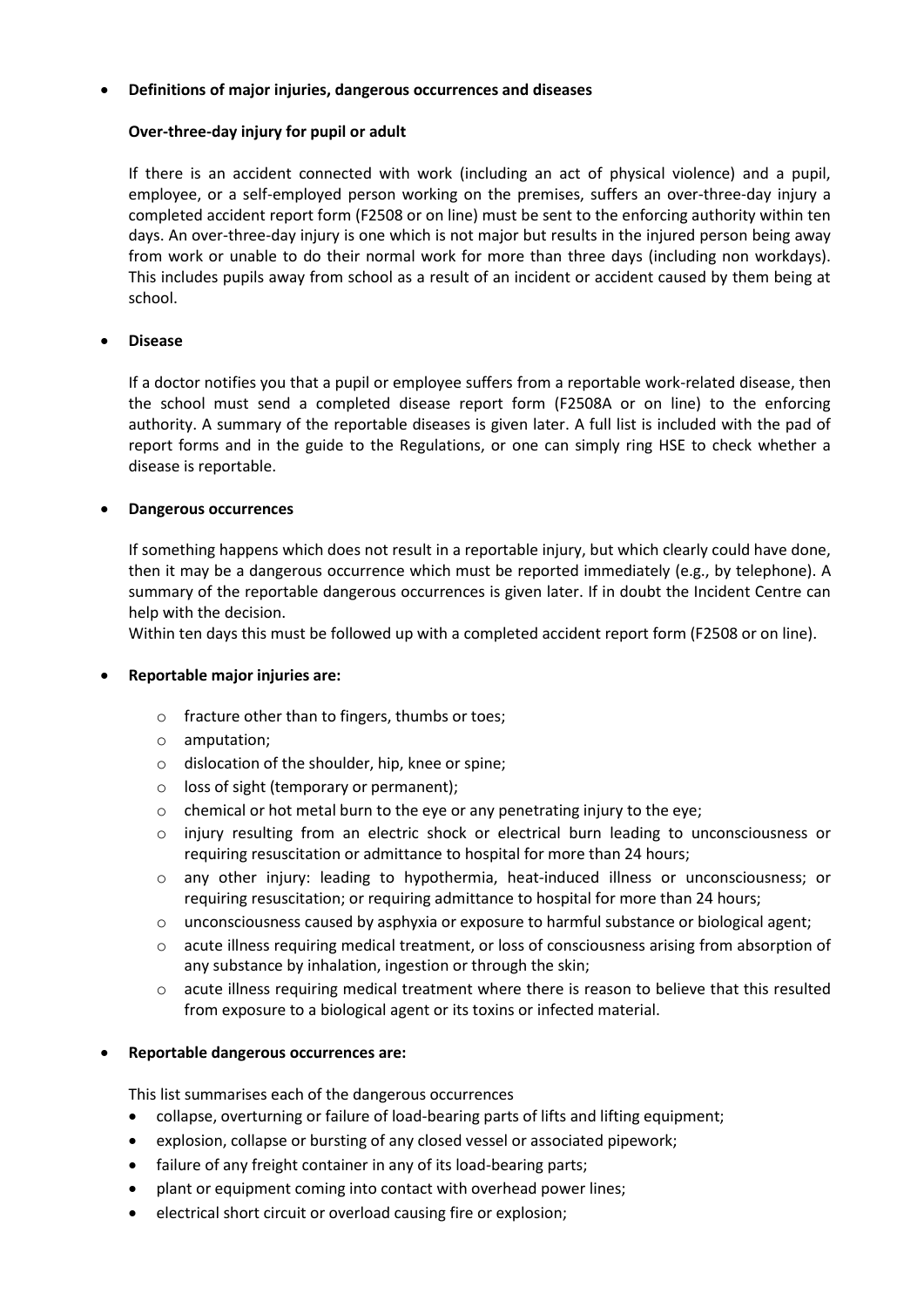- any unintentional explosion, misfire, failure of demolition to cause the intended collapse, projection of material beyond a site boundary, injury caused by an explosion;
- accidental release of a biological agent likely to cause severe human illness;
- failure of industrial radiography or irradiation equipment to de-energise or return to its safe position after the intended exposure period;
- malfunction of breathing apparatus while in use or during testing immediately before use;
- failure or endangering of diving equipment, the trapping of a diver, an explosion near a diver, or an uncontrolled ascent;
- collapse or partial collapse of a scaffold over five metres high, or erected near water where there could be a risk of drowning after a fall;
- unintended collision of a train with any vehicle;
- dangerous occurrence at a well (other than a water well);
- dangerous occurrence at a pipeline;
- failure of any load-bearing fairground equipment, or derailment or unintended collision of cars or trains;
- a road tanker carrying a dangerous substance overturn, suffers serious damage, catches fire or the substance is released;
- a dangerous substance being conveyed by road is involved in a fire or released;

The following dangerous occurrences are reportable except in relation to offshore workplaces:

- o unintended collapse of: any building or structure under construction, alteration or demolition where over five tonnes of material falls; a wall or floor in a place of work; any false-work;
- $\circ$  explosion or fire causing suspension of normal work for over 24 hours;
- $\circ$  sudden, uncontrolled release in a building of: 100 kg or more of flammable liquid; 10 kg of flammable liquid above its boiling point;
- $\circ$  10 kg or more of flammable gas; or of 500 kg of these substances if the release is in the open air;
- o accidental release of any substance which may damage health.

## • **Reportable diseases include:**

- o certain poisonings;
- o some skin diseases such as occupational dermatitis, skin cancer, chrome ulcer, oil folliculitis/acne;
- o lung diseases including: occupational asthma, farmer's lung, pneumoconiosis, asbestosis, mesothelioma;
- $\circ$  infections such as: leptospirosis; hepatitis; tuberculosis; anthrax; legionellosis and tetanus;
- o other conditions such as: occupational cancer; certain musculoskeletal disorders; decompression illness and hand-arm vibration syndrome.

## **3.1.8 First Aid**

The school's first aid policy, risk assessment and provision consider *The Health and Safety (First Aid) Regulations 1981* and *The First Aid Approved Code of Practice (ACOP) and Guidance 1997.*

- In addition, guidance for Medical Needs Management that cover emergency procedures for pupils with Allergy, Asthma, Diabetes and Epilepsy concerns are issued to staff. Training is also available on 'Managing Severe Allergies within School'.
- A copy of the First Aid Policy can be found in the Holme Grange School Policies file in the Headteacher's study and is also available on the school "staffshare".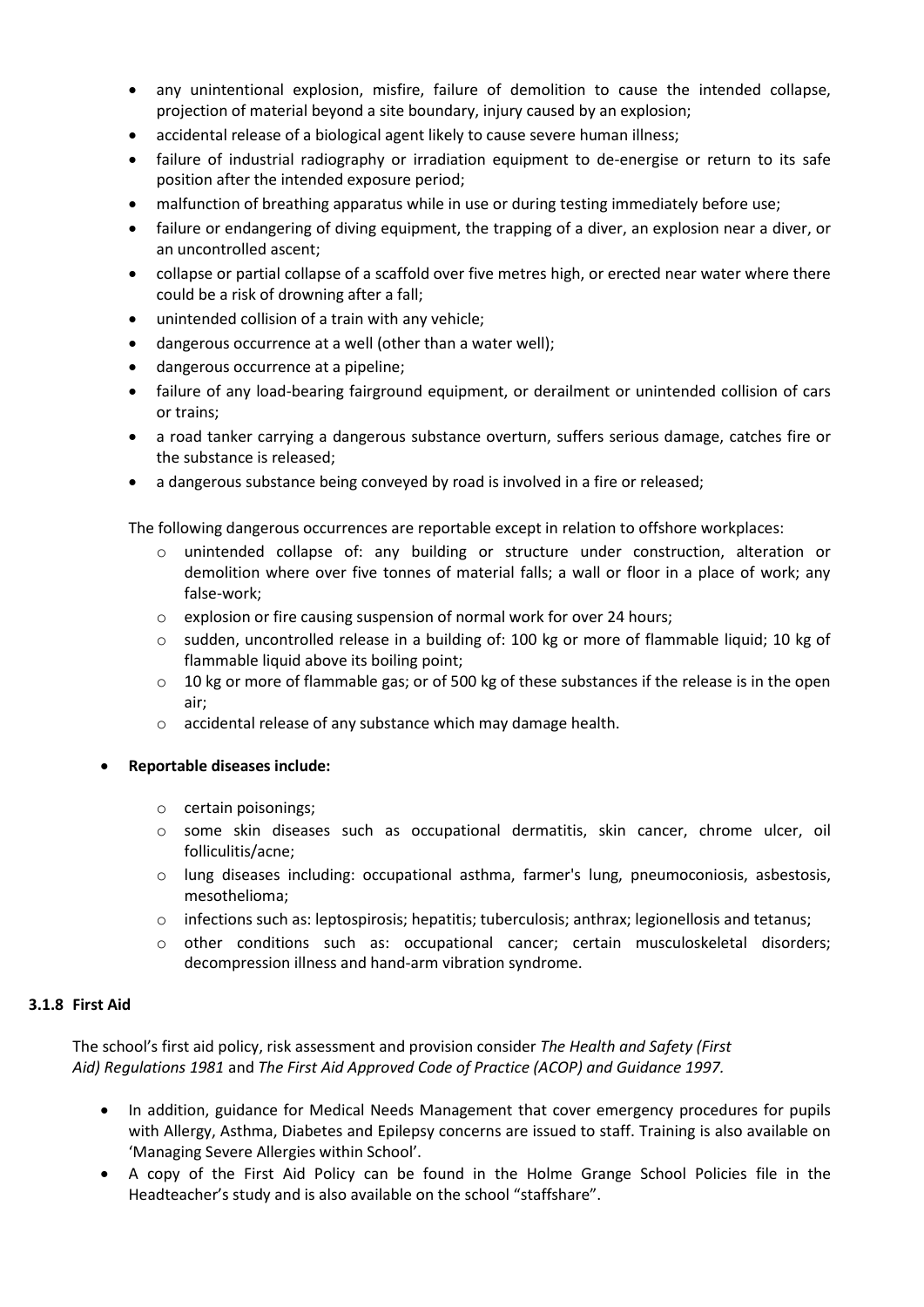The list of trained first aiders and appointed persons is issued to all staff and is available on the school "staffshare".

The Matron is responsible for the management of First Aid at Home Grange. The school has staff members who have completed a four-day First Aid at Work Course. All Sports staff and members of staff taking sports have completed a concussion awareness training, with all staff carryout a Edcare first aid course and this is refreshed yearly. Pre-Prep and Nursery Leader together with Pre-Prep Staff have complete the paediatric First Aid course for Early Years.

First Aid boxes are located in every building on the school site they are indicated by a first aid sign. Matron is responsible for maintaining them.

If an ambulance has to be called this responsibility will normally fall upon the Matron or the Head, who also is responsible for informing parents. In her absence the First Aider involved will carry out these duties.

#### **3.1.8.1 Accidents involving blood**

The Guidelines are in our First Aid Policy. Accidents involving blood such as cuts, nose bleeds and grazes carry the danger of infection with Hepatitis B and HIV (AIDS). The procedures in the First Aid Policy should be also followed for the cleaning up of other bodily products. All incidents must be recorded

## **3.1.8.2 Infectious Diseases**

Any suspected infectious disease must be reported to Matron who will telephone a parent to come and collect the child. Cases which give rise for concern should be referred for advice.

#### **3.1.9 Administering Medicines to Pupils**

Guidance is given in the Staff Handbook. Any pupil having to take medicine during the school day, or who brings medicines into the school, must be directed to the Matron who will make the appropriate arrangements.

## **3.1.10 Emergency Procedures**

Provision is made for serious incidents that occur (for example, accidents, fires, explosions or escapes of dangerous substances).

- Holme Grange School's Critical Incident Policy and Emergency Plan provides detail of how to deal with these.
- **4** As part of the plan a list of emergency contact names and numbers will be made available to key personnel.

## **5 CENTRALISED SYSTEMS OF WORK**

The purpose of this section is to outline systems of work that the school as a whole should follow. The information below is a statement of Holme Grange School's intent. A more detailed system of work detailing the practices and procedures form separate and/or parts of other documents.

## **5.1 Legionella Prevention**

It is the policy of Holme Grange School to comply with the Approved Code of Practice, *Legionnaires' disease: the control of legionella bacteria in water systems.*

• Holme Grange School will review its policy with regard to Legionellosis as necessary and continue to maintain an adequate water treatment system.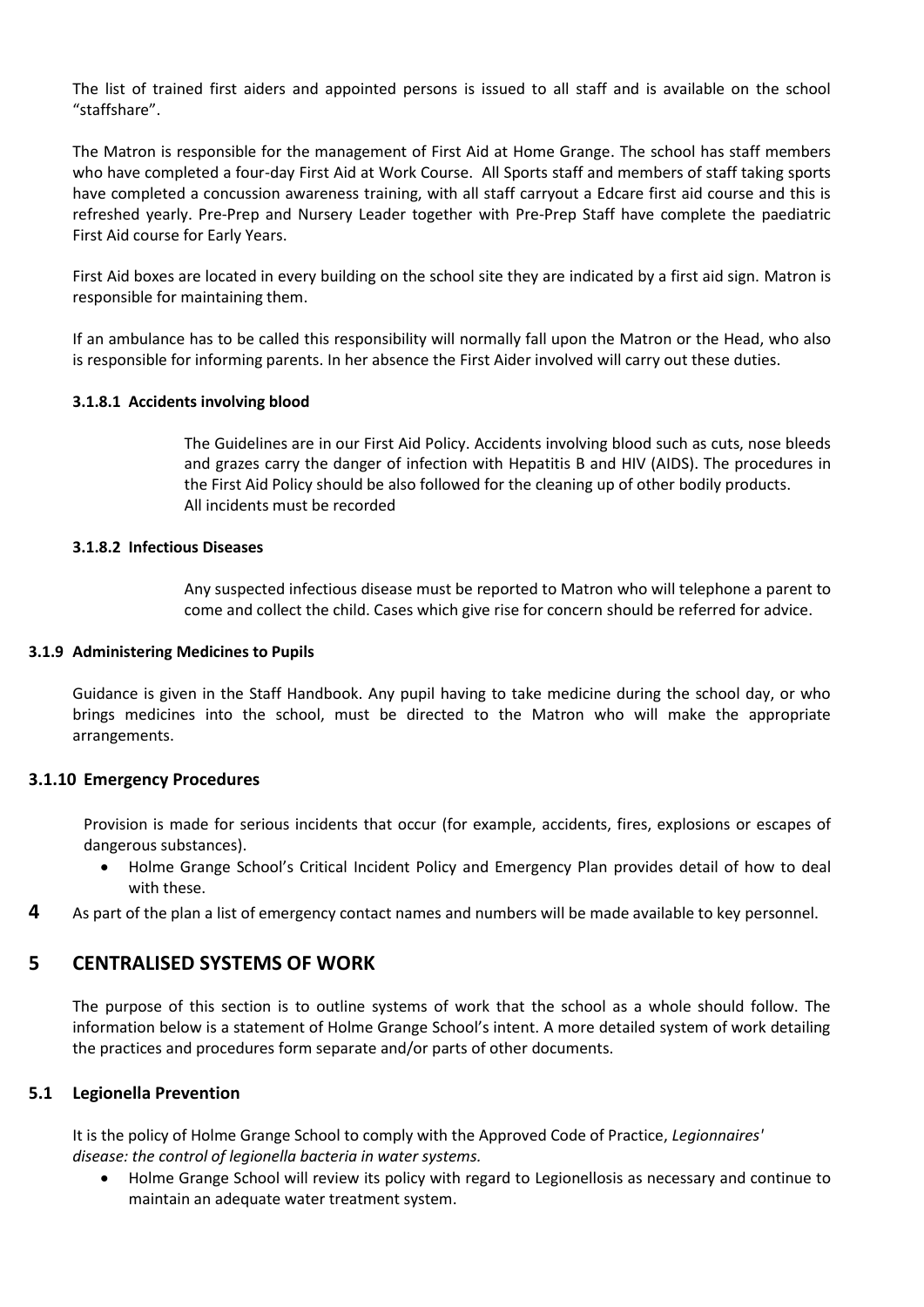- The system will be cleaned and disinfected on an annual basis or if inspected shows it to be necessary, if the system or part of it has been substantially altered or entered for maintenance purposes, or following an outbreak of Legionellosis.
- The nominated officer with responsibility for ensuring this policy is implemented is the Head of Estates

## **5.2 Working at Height**

It is the policy of Holme Grange School to comply with the law as set out in the *Work at Height Regulations 2005*.

- Risk assessments should be carried out for work at height activities and all work at height should be planned, organised and carried out by competent persons.
- Following the hierarchy for managing risks from work at height steps should be taken to avoid, prevent or reduce risks.
- The right work equipment should be chosen and the collective measures to prevent falls (such as guardrails and working platforms) should be selected before other measures which may only mitigate the distance and consequences of a fall (such as nets or airbags) or which may only provide personal protection from a fall.
- All ladders will be inspected and added to a ladder register. Ladders will then be checked regularly to ensure that they remain suitable for use.

## **5.3 Asbestos**

It is the policy of Holme Grange School to comply with the law as set out in *The Control of Asbestos Regulations 2012*

- The Governors realise that asbestos and asbestos containing materials have been used in construction and in equipment likely to be present in schools.
- The Governors recognise that asbestos is a hazardous material that, where present, needs to be managed. To that end an Asbestos Management Policy has been implemented.
- The policy requires a permit to work system for all personnel working on or near identified asbestos.
- Those most at risk i.e. maintenance staff, IT personnel, telephone engineers & other contractors will be informed of the location, condition and type of asbestos on Holme Grange School site.
- Where management is not practicable, the Governors instruct that the asbestos is safely removed.
- The nominated officer with responsibility for ensuring this policy is implemented is the Head of Estates

## **5.4 Electricity & Gas**

It is the policy of Holme Grange School to comply with the law as set out in *The Electricity at Work Regulations 1989 and the Gas Safety (Installation and Use) Regulations 1998*

- Regulations cover all systems, electrical equipment, conductors and work activities on or near electrical equipment.
- Regulations also cover all gas installations and gas appliances.
- It is the policy of Holme Grange School that work carried out on the above will only be done by persons who have the necessary technical knowledge.
- Holme Grange School undertakes to carry out specific testing of equipment and systems as recommended within approved guidelines.
- Visual inspection of portable electrical equipment should be done by all employees before use (or by technicians in the case of classroom equipment).
- No employee, unless qualified to do so, should alter or tamper with any item of electrical equipment or any gas installations or gas appliances.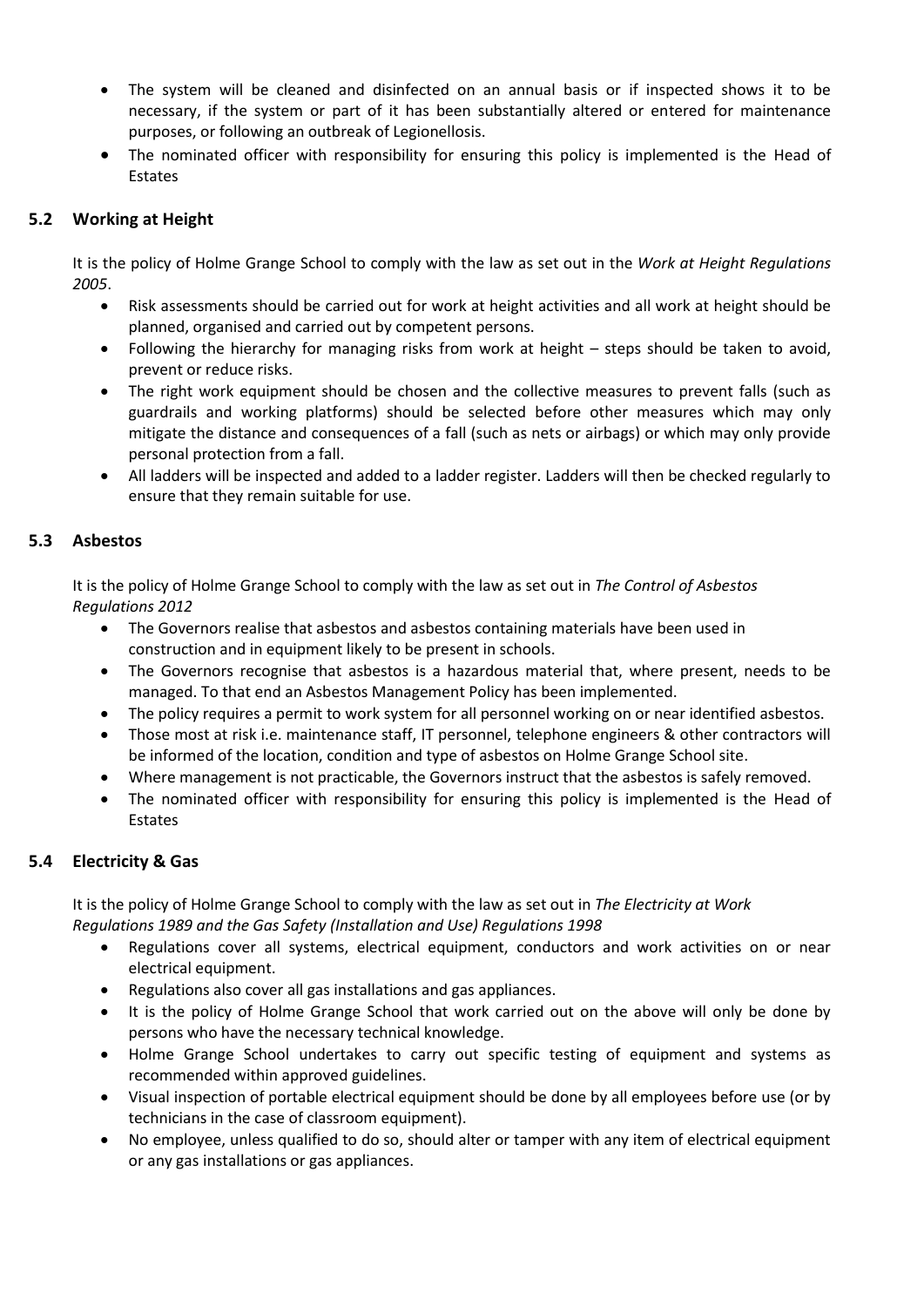## **5.5 Pressure Vessels and Associated Equipment**

It is the policy of Holme Grange School to comply with the law as set out in *Pressure Systems Safety Regulations 2000.*

- It is the policy of Holme Grange School that all pressure systems will be thoroughly examined by a competent person at specified intervals:
	- o Air receivers 26 months
	- o Water steam receivers 26 months
	- o Water/steam boilers 14 months
- Reports will be made and copies kept for a minimum of three years

## **5.6 Display Screen Equipment**

It is the policy of Holme Grange School to comply with the law as set out in *The Health and Safety (Display Screen Equipment) Regulations1992*.

- o An initial assessment will be made to identify 'users' of display screen equipment. These will be employees who use them as part of their employment e.g., secretarial staff etc. and not casual users.
- o 'Users' should have a suitable and sufficient analysis of all workstations to assess the health and safety risks.
- o Any risks identified will be removed or reduced.
- o Eyesight tests will be provided for display screen equipment users on request.

## **5.7 Stress Management**

Holme Grange School acknowledges that pressure is part and parcel of all work and helps to keep us motivated. But excessive pressure can lead to stress, which undermines performance and can make people ill. An Occupational Stress Policy is in place based on the HSE Guidance *'Managing the Causes of Work Related Stress'.*

- o It is the policy of Holme Grange School to identify workplace stressors.
- o Training will be provided for managers and heads of department in good management practices.
- $\circ$  A confidential counselling service will be available for staff affected by stress caused by work or other external factors.
- o Resources will be made available to allow managers to implement the Occupational Stress Policy.

## **5.8 New and Expectant Mothers**

Holme Grange School acknowledges that pregnancy is not an illness. It is part of everyday life and its health and safety implications can be adequately addressed by normal health and safety management procedures outlined in *The Management of Health and Safety at Work Regulations 1999 and The Workplace (Health, Safety and Welfare) Regulations 1992.*

- o Working conditions normally considered acceptable may no longer be so during pregnancy and while breastfeeding.
- $\circ$  Holme Grange School adheres to the specific laws which require employers to protect the health and safety of their employees who are, or in the future could be, a new or expectant mother.
- o A risk assessment will be undertaken by the Head of Estates to highlight any areas of specific risk.
- $\circ$  Steps will then be taken to remove or reduce the risk or find a different way of working.
- $\circ$  The employee and Head of Department will continue to review working arrangements as the pregnancy develops.

## **5.9 Educational Visits and Activities out of School**

It is the policy of Holme Grange School to base its own guidelines on those outlined in the DfES good practice guide *'Health and Safety of Pupils on Educational Visits'*. The Head has responsibility for all trips.

For trips of this nature the following procedure will be observed: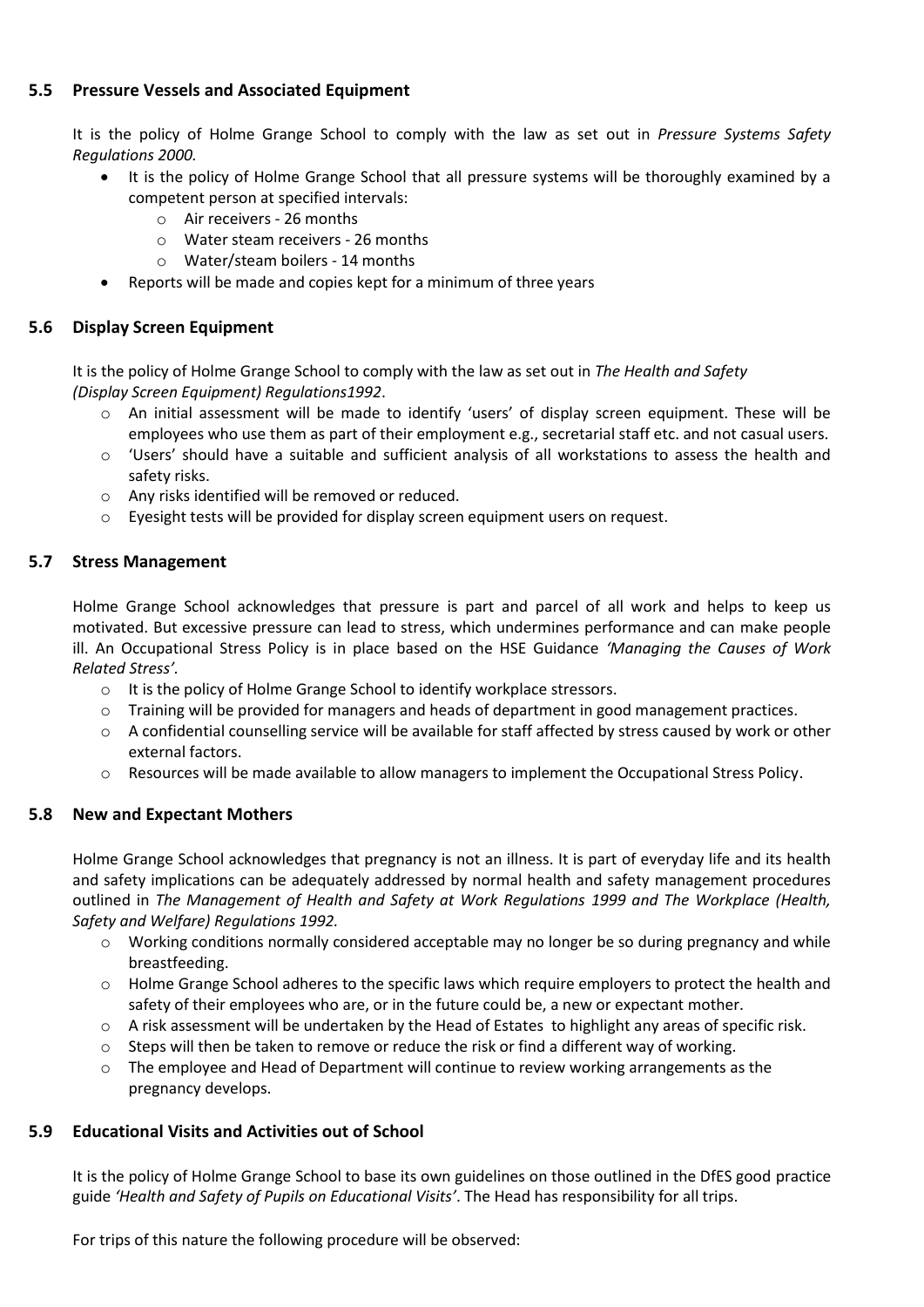- a) Careful planning of trip with prior visit made by organiser if necessary.
- b) Adequate evaluation of all Health and Safety factors involved.

c) As the School acts 'In loco parentis', generally parental approval is not considered necessary for such trips. The exception to this is where exceptional activities are to take place. The School exercises its discretion as to when this is necessary.

## **SUPERVISION**:

The School always considers the ratio of adults to pupils very carefully. Ratios are used which, in the School's opinion, are satisfactory and ensure adequate supervision for pupils, commensurate with the activities that are being undertaken.

For all off site activities the following points will be taken into consideration:

- a) Any hazardous pursuits that are to be undertaken and any safety or additional insurance requirements.
- b) The expertise of Staff accompanying the trip.
- c) Accident and Emergency procedures.
- d) Contact person who knows the itinerary and is able to alert the Authorities in the event of failure to make a pre-arranged contact.

Where activity centres are used by the School, The Activity Centres (Young Persons' Safety) Act 1995 and The Adventure Activities Licensing Regulations 1996 will be taken into account.

## **5.10 Work Related Violence Lone Working**

Holme Grange School recognises that security is not just related to unauthorised access to buildings but also encompasses work related violence. This is defined as any incident in which a person is abused, threatened or assaulted in circumstances relating to their work

- $\circ$  This can include verbal abuse or threats as well as physical attacks.
- o The School seeks to reduce the chances of such an attack happening and to deal with all incidents in a serious and professional manner.

Holme Grange School recognises the risks involved in lone working. Lone workers are those who work by themselves without close or direct supervision. This can include one person on the premises, people who work in separate buildings or people who work outside normal hours.

- o A risk assessment should identify hazards and control measures should then be applied. These controls may include:
	- o Management procedures such as periodic visits.
	- o Contact with other employees via phone or radio.
	- o Devices or systems that raise an alarm.

## **5.11 Vehicles (Including Minibuses)**

Holme Grange School recognises the importance of workplace transport safety. It is necessary to consider the health and safety of all employees, pupils and visitors in relation to vehicles. HSE provide guidance in *Workplace transport safety: An employers' guide. Risks of injury from vehicles include*:

- o Arrival and departure of cars
- o Travel within the workplace by school vehicles.
- o Loading, unloading and securing loads.
- o Vehicle maintenance work
- $\circ$  Other risks may result from people falling from vehicles or objects falling from vehicles on to people.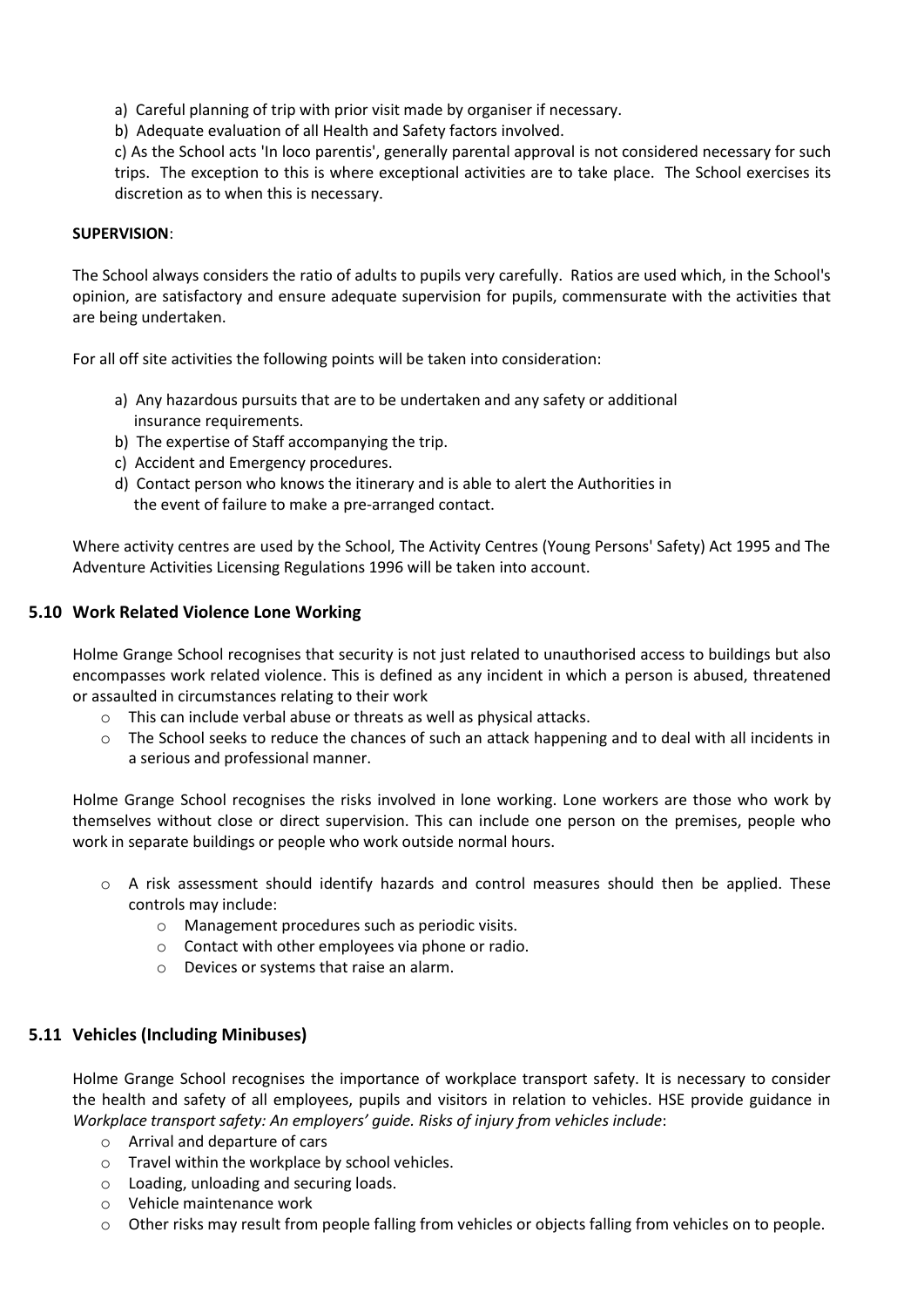*Use of vehicles by employees*:

- o As well as the risks above, injury to drivers and passengers can also occur.
- o Holme Grange School follows the guidance, training and assessment guidelines laid down by MiDAS regarding the use of minibuses.
- o Drivers will also follow the Department of Transport legislation regarding the appropriate child restraints for children.

## **MINIBUSES**

The School's Minibuses are fitted with seat belts and regularly serviced in accordance with manufacturers' recommendations. Petrol, oil, water and belts are all checked weekly and this is recorded in a log book kept in the vehicle.

## **THE VEHICLE IS EQUIPPED WITH THE FOLLOWING ITEMS**:

o First Aid Kit

- o Fire Extinguisher
- o Torch
- o Basic Tools
- o De-Icer (in Winter)
- o Hi-Vis Vests

The school subscribes to a Fleet Rescue Service, thereby ensuring that the bus is recovered in the event of a breakdown.

## **BEFORE COMMENCING A JOURNEY THE FOLLOWING PROCEDURE WILL BE ADOPTED:**

- o The Member of Staff driving (the Driver) will satisfy him or herself that the minibus/buses are in good order and ready for the road.
- o The Driver will ensure that aisles are free of luggage and any luggage carried inside is secured correctly.
- o The Driver will ensure that luggage carried on the roof rack, where fitted, is secured correctly.
- o The Driver will ensure that seat belts are worn by all passengers.

## **IN THE EVENT OF A BREAKDOWN, THE FOLLOWING PROCEDURE WILL BE ADOPTED**:

- o The Driver will stay with the Minibus at all times.
- o The Mobile Telephone will be used to summon assistance.

## **5.12 External Bookings (Lettings / Visitors)**

Holme Grange School will ensure that all organisers of groups using the facilities of Holme Grange School will be given sufficient information in order to allow them to avoid any risks to their health and safety.

- o This information will relate to means of escape and how to seek help in the event of an emergency.
- o The agreement form used by Holme Grange School as a contract with the hirer carries a specific clause stating that the hirer will ensure adequate supervision and take responsibility for the health and safety of persons using the facilities.

## **5.13 Contractors**

Holme Grange School, on occasion, will employ the services of contractors using guidance from HSE on *Use of Contractors.*

*Approved Contractors*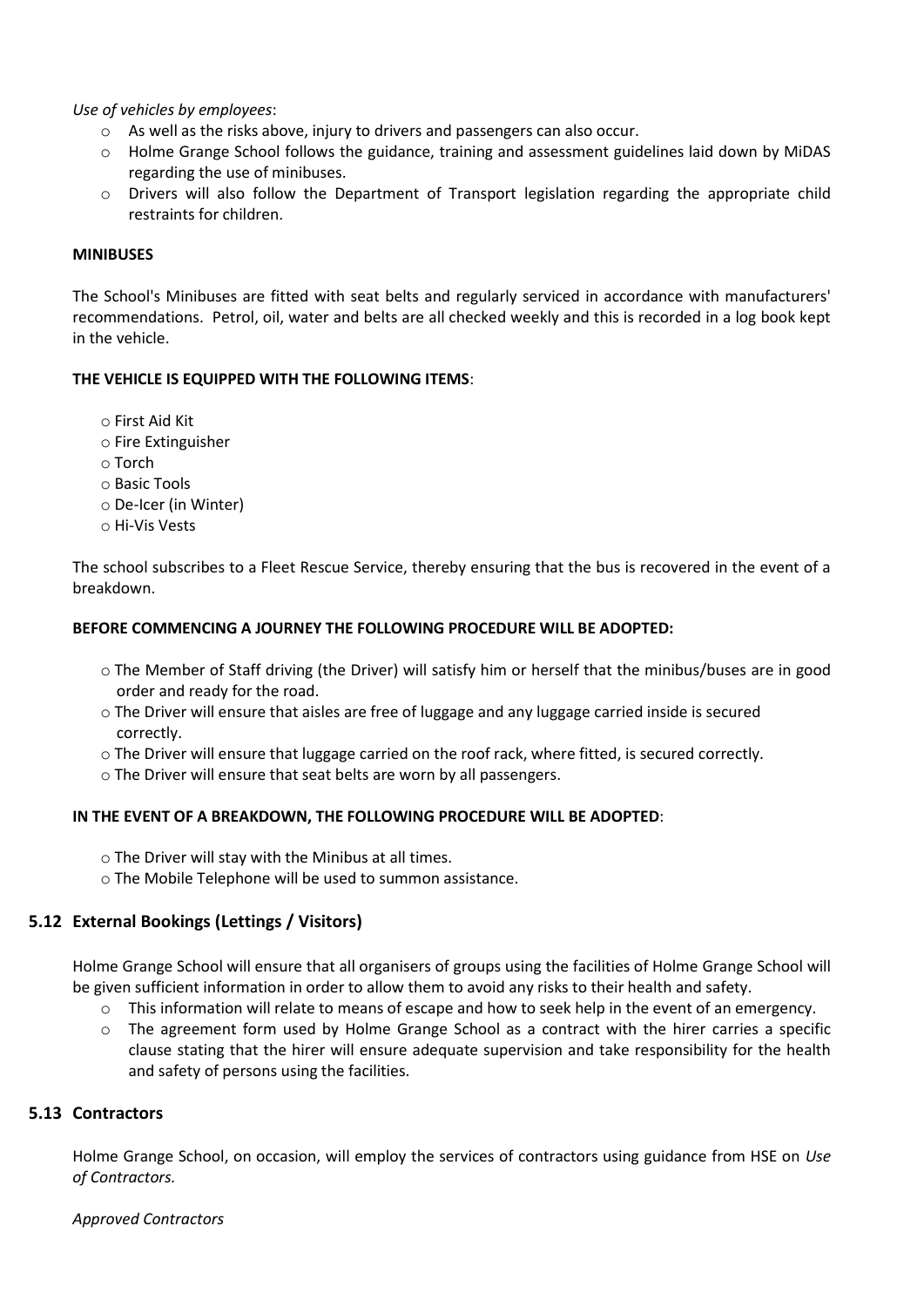Contractors will be asked to complete a questionnaire to be added to the schools Approved Contractors list. The questionnaire will outline the company's health and safety arrangements including training as well as details of bank and insurance cover.

- $\circ$  When an approved contractor is employed by the school an agreement will be drawn up outlining:
- o What equipment should or should not be worked on/used.
- o Materials and chemicals to be used and their risks.
- o Personal protective equipment to be used and who will provide it.
- o Working procedures, including any permits-to-work.
- o The number of people needed to do the job.
- o Reporting of accidents and safekeeping of records and plans.

## **5.14 Construction "Projects"**

Holme Grange School recognises that it has certain duties as a client under the *Construction (Design and Management) (CDM) Regulations 2007.* A CDM client is someone who is having construction or building work carried out.

Under the regulations, on all projects, clients will need to:

- o Check competence and resources of all appointees.
- $\circ$  Ensure there are suitable management arrangements for the project welfare facilities.
- o Allow sufficient time and resources for all stages.
- o Provide pre-construction information to designers and contractors.

Where projects are notifiable, clients must also:

- o Appoint a CDM co-ordinator.
- o Appoint a principal contractor.
- o Make sure that construction work does not start unless a construction phase plan is in place and there are adequate welfare facilities on site.
- o Provide information relating to the health and safety file to the CDM co-ordinator.
- o Retain and provide access to the health and safety file.
- $\circ$  Holme Grange School Liaison Manager for Contractors is the Estate / Facilities Manager.

## **6 Departmental Arrangements**

This section outlines the school's intent towards certain pieces of legislation. Each individual department should consider them when undertaking risk assessments. They should then be applied to the departments own systems of work.

## **6.1 Curriculum – Safe Systems**

Heads of Department have devised safe systems, where appropriate, for their departments. The aim of these systems is to minimise the risk of accident or injury to both pupils and staff when working in their particular department.

The systems will have taken into account the following principles as far as reasonably practicable;

a) The layout of the work and the use of the working areas will allow safe access to and egress from ` the areas involved.

- b) Analysis of the tasks involved, including safety analysis and the provision of clear instruction.
- c) Where appropriate, details of the correct sequence of operations involved.
- d) Identification of safe procedures, both routine and emergency.

e) Written procedures for the operation of potentially hazardous machinery or for the use of potentially hazardous materials.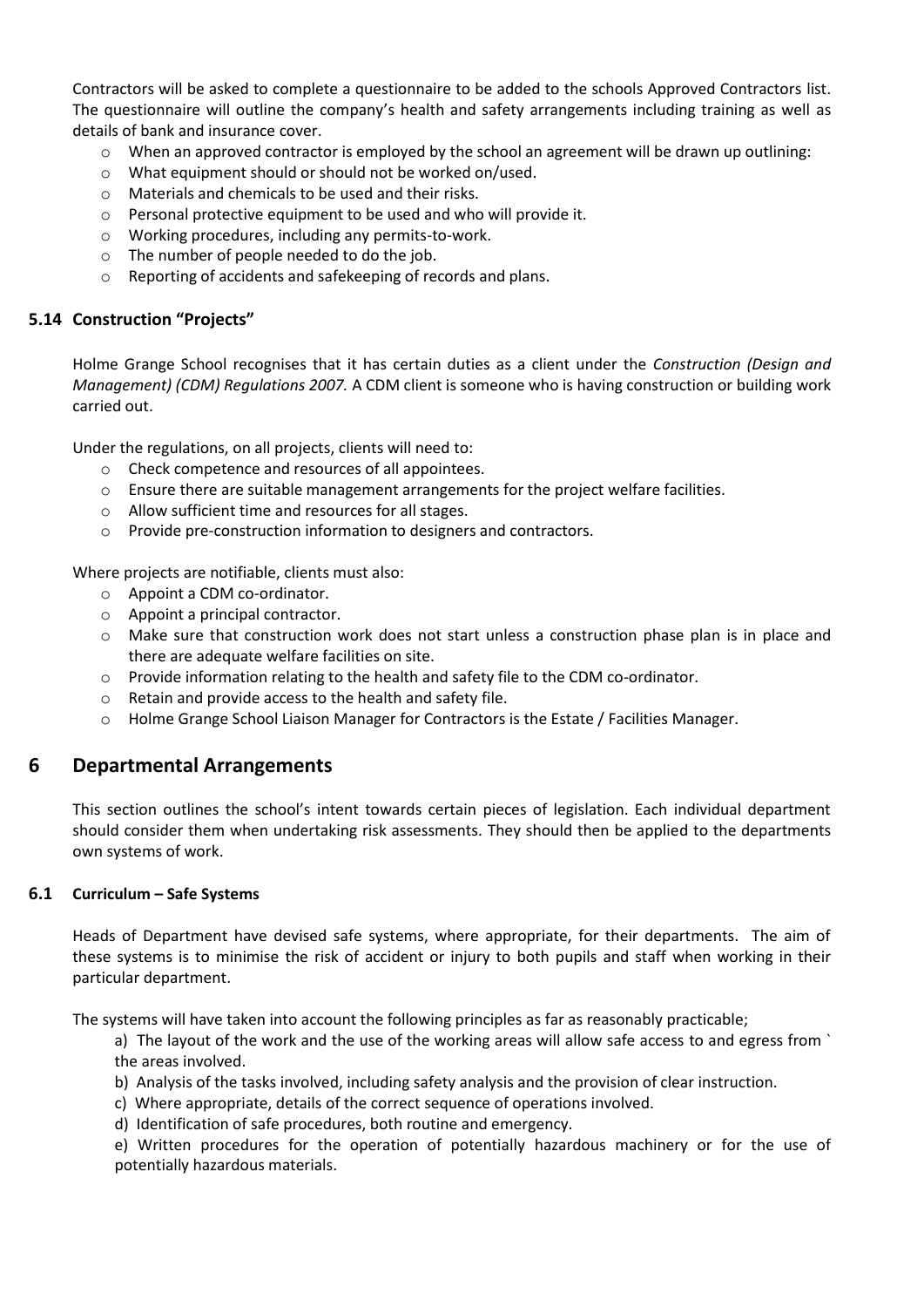## **Area's where Written Procedures are Required**:

| a) SCIENCE LABORATORY | procedures to be adopted for practical experiments |
|-----------------------|----------------------------------------------------|
|                       | general laboratory procedure                       |
| b) SCHOOL GROUNDS     | use of hazardous machinery                         |
| c) ART DEPARTMENT     | spraying / cutting                                 |

## **6.2 Play Area Safety**

The School Staff have a duty rota to ensure that adequate supervision is available at all times. The staff ensure that pupils have a satisfactory amount of freedom in Play Areas, commensurate with enjoying a healthy and safe environment.

If Duty Staff identify an area of the school grounds that has become unsafe, they designate it 'out of bounds', report it and ensure that it is not used until it is declared safe, following remedial work.

#### **6.3 Sports - General**

The school has a full Games Policy, which is organised and coordinated by the Director of Sport.

Day pupils who do not bring a note to school stating a reason why they should not participate, will be expected to take part in the sport. The only exception to this will be in situations where injury or illness has occurred during the day where Matron has been involved and will confirm that the pupil is unfit.

In situations where a child is required to play for a team in a higher age group, parental permission is always obtained before this is permitted.

The School Employs' Coaches for some sports on a part time basis and always ensures that they are fully qualified in their particular discipline before engaging them.

There is a recommendation by the IAPS that all pupils wear gum shields while playing Rugby and the School requires that all pupils comply with this.

The school complies with the requirement in Cricket that batsmen and wicket keepers wear helmets except in circumstances where a parent expressly requests in writing that their son be exempted from this.

For other sports the relevant protective equipment must be worn.

The Sports Centre is used under strict rules and non marking shoes are always worn in this area.

Sports Hall equipment is checked annually by Sportsafe.

#### **6.4 Sport - Injuries**

Injury in sport activities, other than minor scrapes and bumps, will be referred to the Director of Sport. He will decide whether Matron will be involved. If the pupil involved is mobile, then he or she will be accompanied to the surgery. If the injury is more serious then the Matron will be contacted and will attend the injured person where the injury has taken place.

During school matches involving contact sports in the winter terms, Matron will be available if required or a Nominated person. For cricket matches in the summer term, Matron will be within the school grounds or a Nominated person should they be required urgently.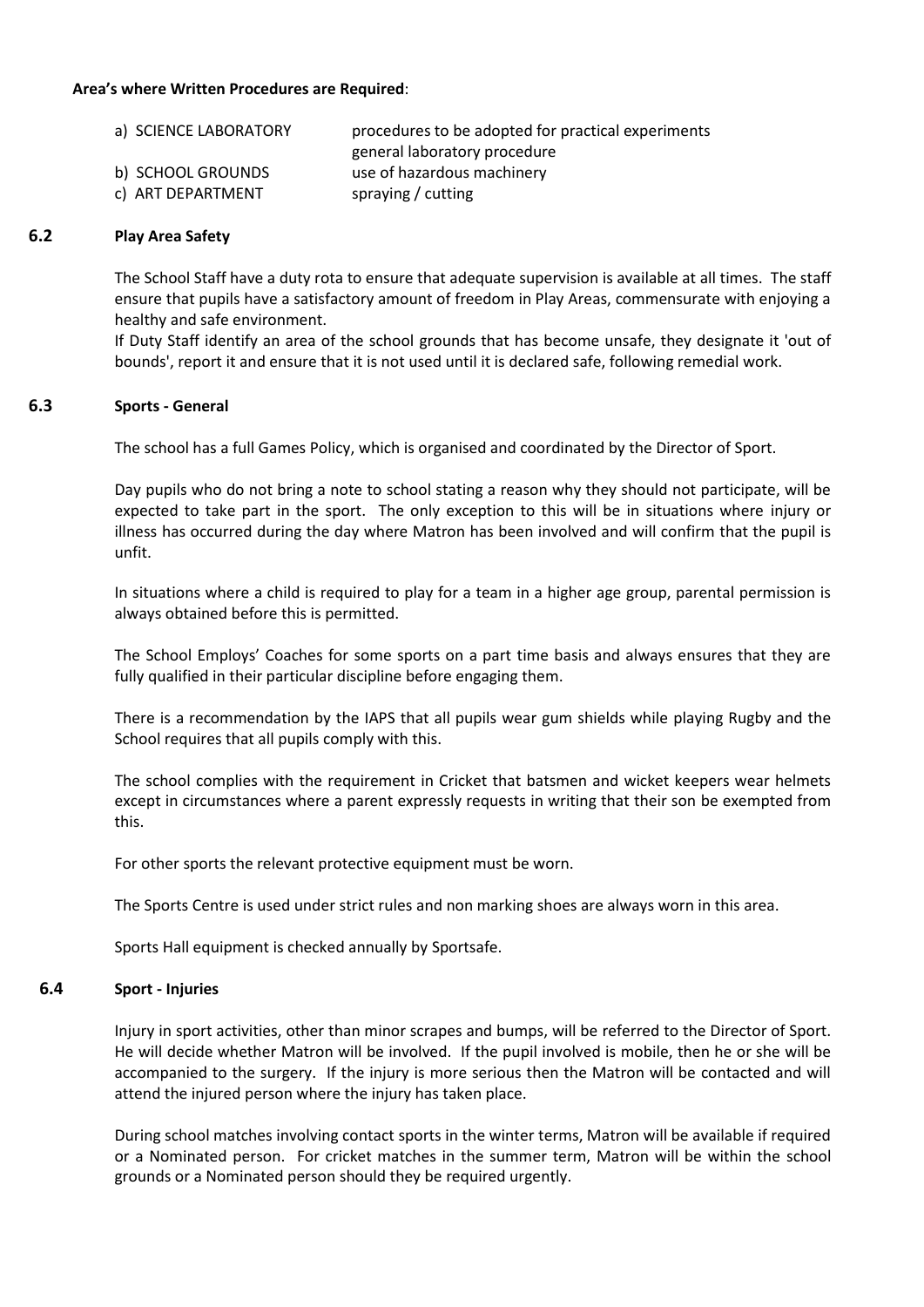## **6.5 Manual Handling and Lifting**

It is the policy of Holme Grange School to comply with the law as set out in *The Manual Handling Operations Regulations 1992 and The Lifting Operations and Lifting Equipment Regulations 1998.*

- o Manual handling operations will be avoided, as far, as is reasonably practicable where there is a risk of injury.
- o Where it is not possible to avoid manual handling operations an assessment of the operation will be made taking into account the task, the load, the working environment and the capability of the individual concerned. An assessment will be reviewed if there is any reason to suspect that it is no longer valid.
- o All possible steps will be taken to reduce the risk of injury to the lowest level possible.
- $\circ$  If mechanical lifting equipment is required, then training will be provided and equipment will be maintained in good working order and repair.

## **6.6 Work Equipment / Woodworking Machinery**

It is the policy of Holme Grange School to comply with the law as set out in *The Provision and Use of Work Equipment Regulations 1998. (PUWER)*

- o Holme Grange School will endeavour to ensure that all equipment used in the workplace is safe and suitable for the purpose for which it is used.
- o All employees will be provided with adequate information and training to enable them to use work equipment safely.
- o The use of any work equipment, which could pose a risk to the well being of persons in or around the workplace, will be restricted to authorised persons.
- o All work equipment will be maintained in good working order and repair.
- $\circ$  All workers will be provided with such protection as is adequate to protect them from dangers occasioned by the use of work equipment.
- o All work equipment will be clearly marked with health and safety warnings where appropriate.

## **Tool and Equipment Maintenance**

- o School machinery and tools are only to be used by qualified and authorised personnel. It is the responsibility of the supervisor to determine who is authorised to use specific tools and equipment.
- $\circ$  It is the responsibility of all employees to ensure that any tools or equipment they use are in a good and safe condition. Any tools or equipment that are in any way defective must be repaired or replaced.
- o All tools must be properly and safely stored when not in use.
- $\circ$  No tool should be used without the manufacturers recommended shields, guards or attachments.
- $\circ$  Approved personal protective equipment must be properly used where appropriate.
- o Persons using machine tools must not wear clothing, jewellery or long hair in such a way as might pose a risk to their or anyone else's safety.
- $\circ$  Employees are prohibited from using any tool or piece of equipment for any purpose other than its intended purpose.

## **6.7 Personal Protective Equipment (PPE)**

It is the policy of Holme Grange School to comply with the law as set out in *The Personal Protective Equipment at Work Regulations 1992.*

- $\circ$  All employees who may be exposed to a risk to their health and safety while at work will be provided with suitable, properly fitting and effective personal protective equipment.
- o All personal protective equipment provided by Holme Grange School will be properly assessed prior to its provision.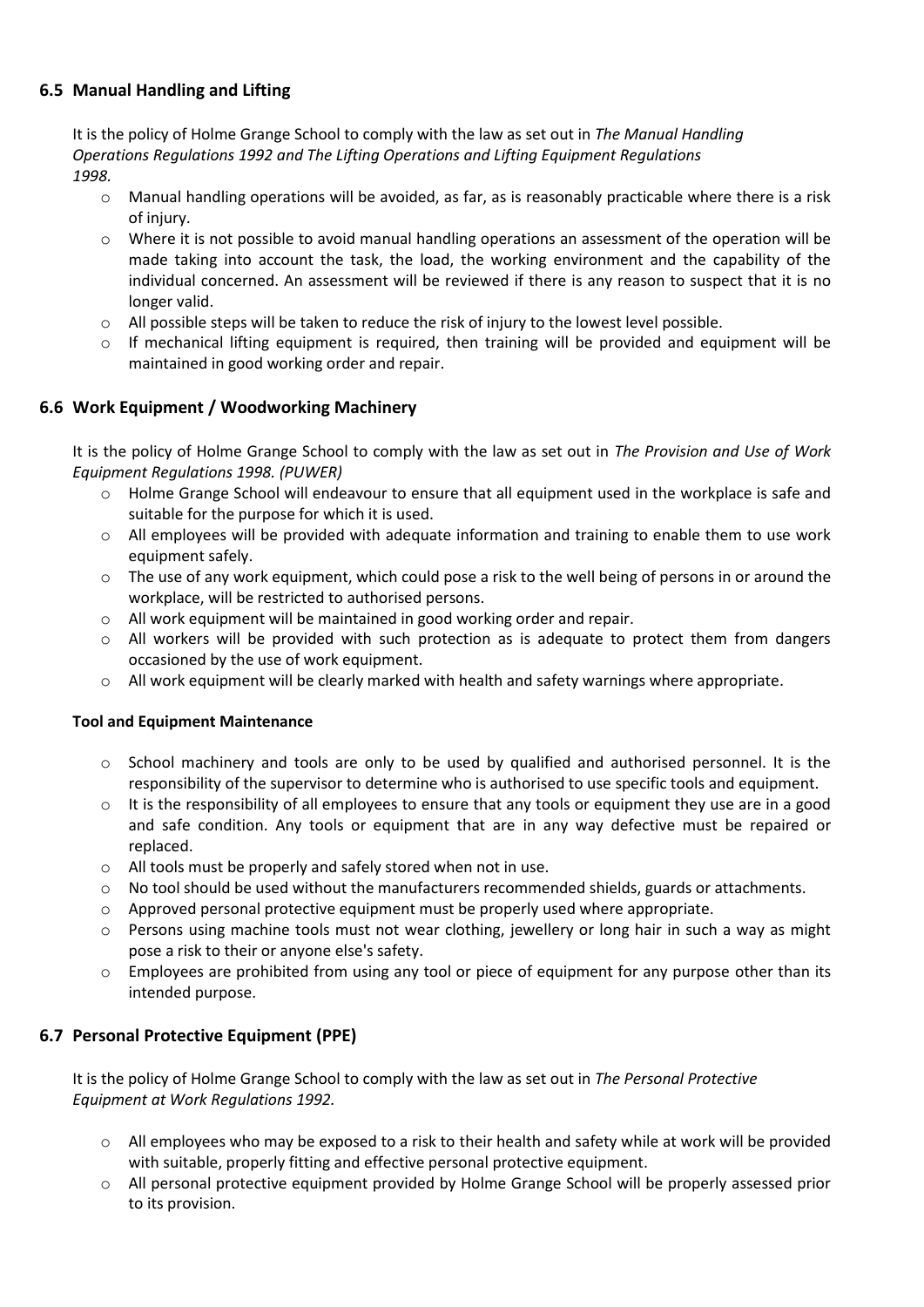- o All personal protective equipment, provided by Holme Grange School, will be maintained in good working order by the employee to whom it is issued.
- o All employees provided with personal protective equipment by Holme Grange School will receive comprehensive training and information on the use, maintenance and purpose of the equipment.
- o Holme Grange School will endeavour to ensure that all personal protective equipment provided is used and used properly by its employees
- o Employees must use all personal protective equipment provided to them in accordance with the training and instruction given to them regarding its use.
- o Employees who have been provided with personal protective equipment must immediately report any loss of or obvious defect, in any equipment provided, to their supervisor or the School Business Manager.

## **6.8 Control of Hazardous Substances (COSHH)**

It is the policy of Holme Grange School to comply with the law set out in *The Control of Substances Hazardous to Health Regulations 1999 (COSHH).*

- $\circ$  It is recognised that substances to which the regulations apply will be used in teaching and by support staff.
- o Heads of Departments are responsible for establishing and keeping a folder in which will be listed the Data Sheets for each substance covered by the regulations.
- $\circ$  A written assessment will also be kept, where necessary, of the exposure of all persons who may use or be exposed to these substances.
- $\circ$  Records of training as well as health surveillance of users should also be kept.
- $\circ$  Holme Grange School will provide sufficient information to these persons so that they understand the principles of the Regulations and the precautions that need to be taken.

## **6.9 ENVIRONMENTAL CONTROL**

## **CLASSROOMS and GENERAL AREAS**

Conditions in these areas are monitored regularly to ensure that temperature, ventilation and lighting are adequate for the purpose to which the areas are put. The school endeavors to ensure that all areas are in line with the most up to date requirements in the Educational Sector.

## **TECHNOLOGY WORKSHOP, ART ROOMS and SCIENCE LABORATORIES**

Conditions in these areas are monitored closely to ensure that they do not become contaminated when using substances that may be controlled under the Control of Substances Hazardous to Health Regulations 2002. All these areas use dilution ventilation but the school is mindful of the potential requirement to have local exhaust ventilation and keeps this under constant review.

## **SPORTS HALL and Swimming Pool**

Conditions particularly in the Swimming Pool are monitored carefully to ensure that the optimum combination of ambient temperature and water temperature is maintained to prevent excessive condensation build up.

## **6.10 Noise Control**

It is the policy of Holme Grange School to comply with the law set out in *Control of Noise at Work Regulations 2005.*

It is recognised that these regulations impose specific duties to prevent deafness caused by excessive or sustained noise levels at work.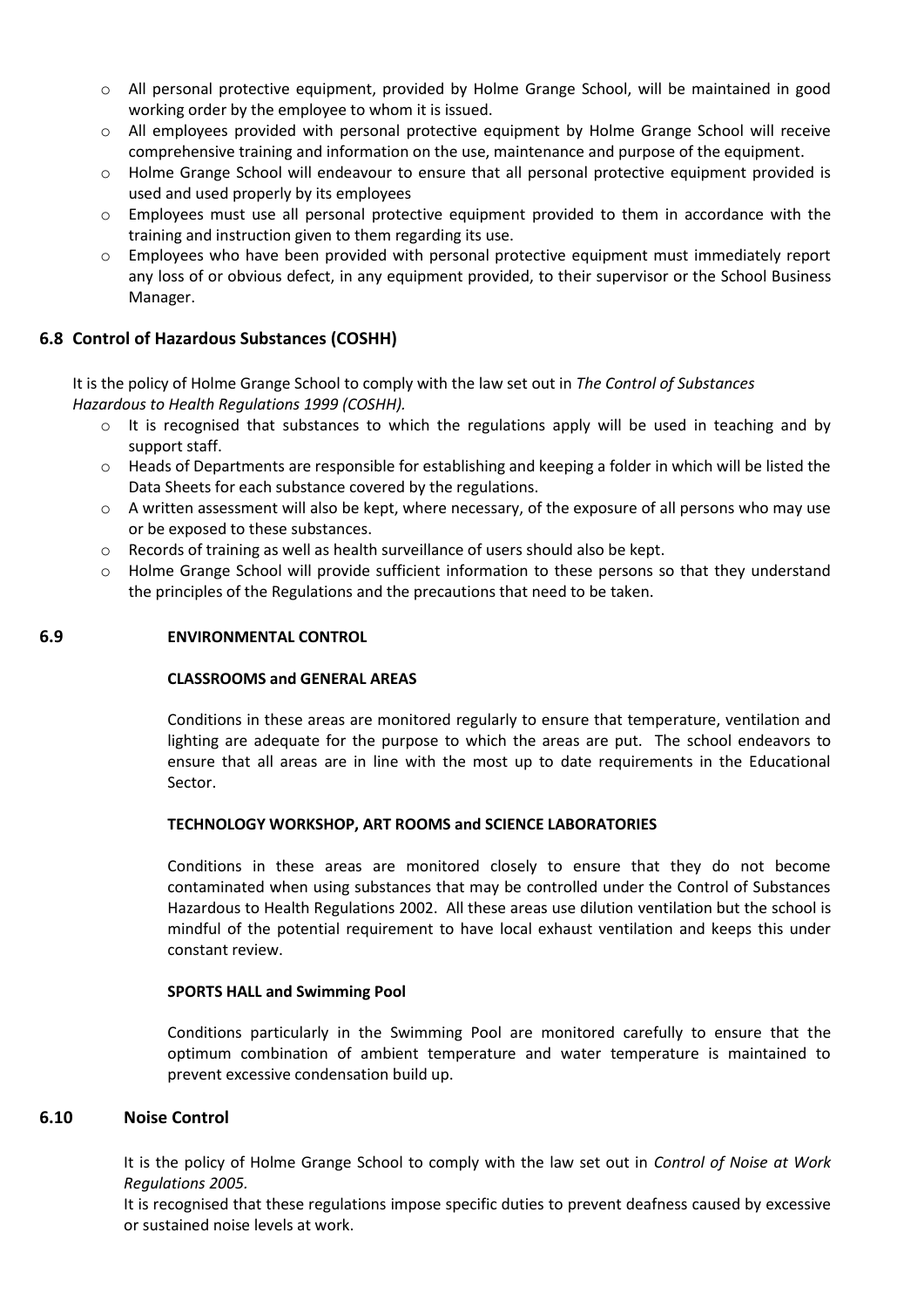o Personal protective equipment will be provided for tasks that are considered to exceed acceptable levels.

## **6.11 VIBRATION**

The school is aware of its responsibilities under the Control of Vibration at Work Regulations 2005 and takes the following action to minimise the effect of vibration on employees:

- 1) Equipment is selected carefully to ensure that the vibration level is as low as possible.
- 2) Vibration levels will be established by reference to manufacturers' published data or by comparison with similar machinery.
- 3) Exposure time by employees will be established which should enable an assessment to be made to establish whether or not vibration exposure is satisfactory.

If a suitable assessment by the above means does not indicate that the levels are well below the Exposure Action Value or a problem is clearly evident, then Vibration Specialists will be called in to carry out an appropriate survey and introduce an appropriate Management Plan which will include the consideration of Health Surveillance.

## **6.12 Waste Disposal**

It is the policy of Holme Grange School to comply with the law as set out in *Environmental Protection Act 1990.*

- o Holme Grange School will comply with all relevant sections of the act particularly part two that refers to waste producers.
- o Waste produced by Holme Grange School will be transferred to authorised persons for disposal.
- o Waste will be adequately described and/or labelled to enable proper handling and treatment.
- o Holme Grange School undertakes to follow the code of practice as outlined in "Waste Management, the Duty of Care".

## **6.13 Catering Department**

The Chef ensures that activities are undertaken in line with the Food Safety (General Food Hygiene) Regulations 1995. The Food Hygiene (Amendment) Regulations 1990 are not applicable to the school's catering activities as hot food is eaten within two hours of preparation and cold food within four hours.

The school undertakes its own catering arrangements and the activities in the kitchen. It is under the control of Thomas Franks Catering Company.

In order to ensure that activities are in compliance with the regulations, the following records and checks are carried out.

- 1) Cleaning schedules are established and details recorded.
- 2) Equipment temperature checks are carried out daily and the results recorded.
- 3) Temperature of food is taken and recorded for each item when it comes out of the oven and immediately prior to serving.
- 4) Equipment is maintained in accordance with a schedule and the details recorded.
- 5) A full Management system for Food Hazard Analysis and Critical Control Point has been implemented.
- 6) Health of the personnel in the Kitchens is constantly monitored and the wearing of jewelry on hands, with the exception of a wedding ring, is not permitted.
- 7) Induction training for new personnel is carried out to ensure that there is a full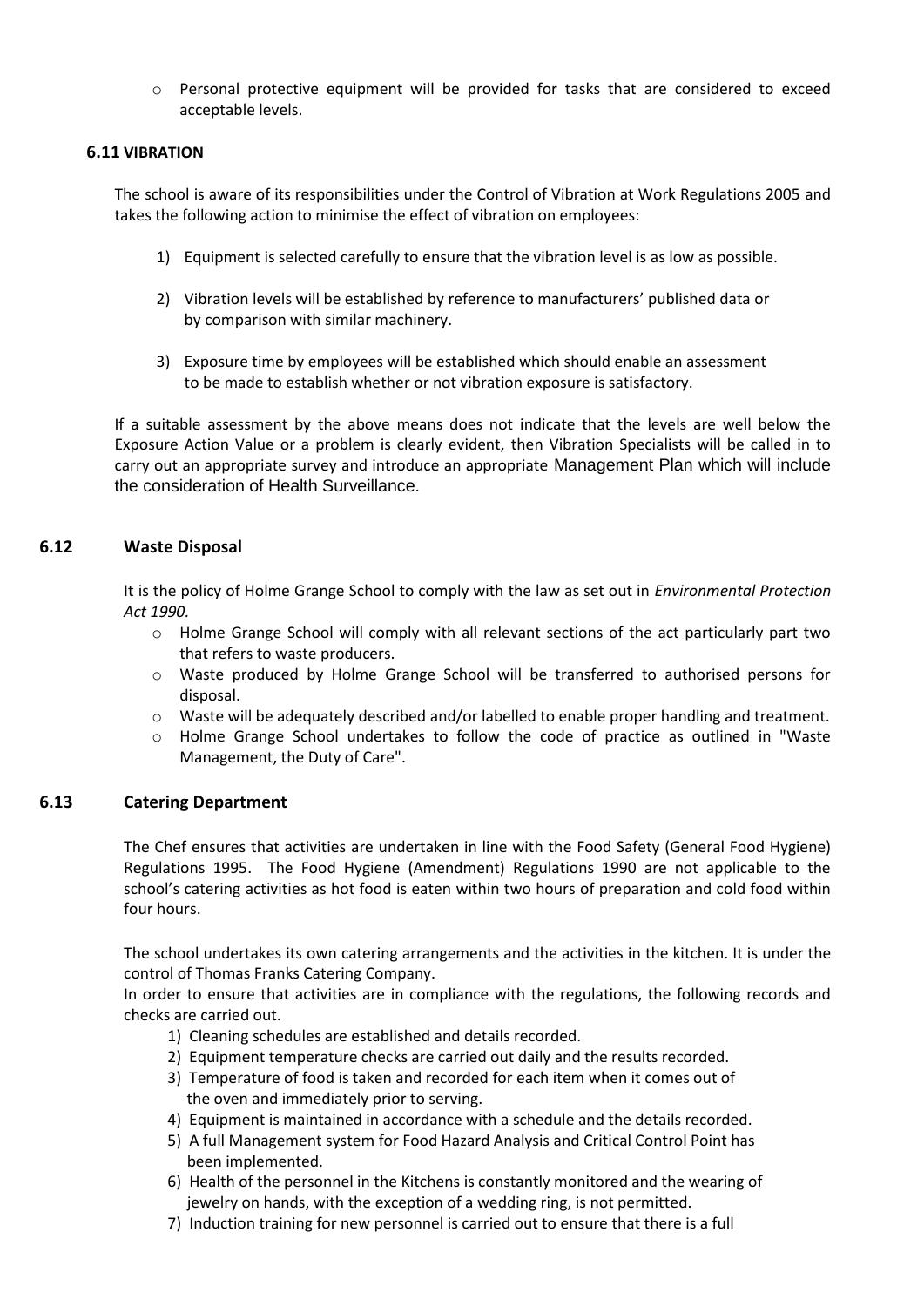understanding of personal hygiene requirements.

- 8) General hygiene inspections are carried out on a regular basis.
- 9) Recommendations, following visits by the Environmental Health Officer, are instigated without delay.

In addition to the above, all the kitchen staff have undertaken training in Food Handling. The Chef (Thomas Franks Catering Company) complies with the requirements of the Food Standards Publication 'Safer Food Better Business'

## **PROVISION FOR EXTERNAL ADVISERS**

## **6.14 Sciences**

Advice and updates on Science and DT teaching is received from CLEAPPS.

## **6.15 Physical Education and Sport**

The PE Department follow guidance from the Association for Physical Education (afPE) to help advise on health and safety issues. All sports risk assessments are based on current advice from the appropriate governing body.

## **6.16 Outdoor Pursuits**

Sailing activities are regulated by RYA regulations. Canoeing activities are regulated by BCU regulations.

## **6.17 Maintenance Department**

Advice and guidance on maintenance and construction is obtained through the Chartered Institute of Building (CIOB).

## **6.18 Grounds Department**

Advice on systems of work for the Grounds Department is gained from the Institute of Groundsmen.

## **6.19 Swimming Pool**

The Swimming Pool risk assessments are based on the HSE publication 'Managing Health and Safety in Swimming Pools' and advice is also taken from the ISRM. The swimming pool follows IQL guidelines and has regular inspections of National Pool Lifeguard Training.

## **7 Consultation with Employees**

The school is aware of its obligations under The Health and Safety (Consultation with Employees) Regulations 1996 and consults its employees on the following areas as covered by the regulations:

- a) Any changes which substantially affect their Health and Safety at work changes in procedures, equipment or ways of working etc.
- b) Arrangements for using 'competent people' to assist in complying with Health and Safety legislation.
- c) Information on the likely risks and dangers arising from the work activities and measures to reduce or eliminate these risks.
- d) The planning of Health and Safety training.